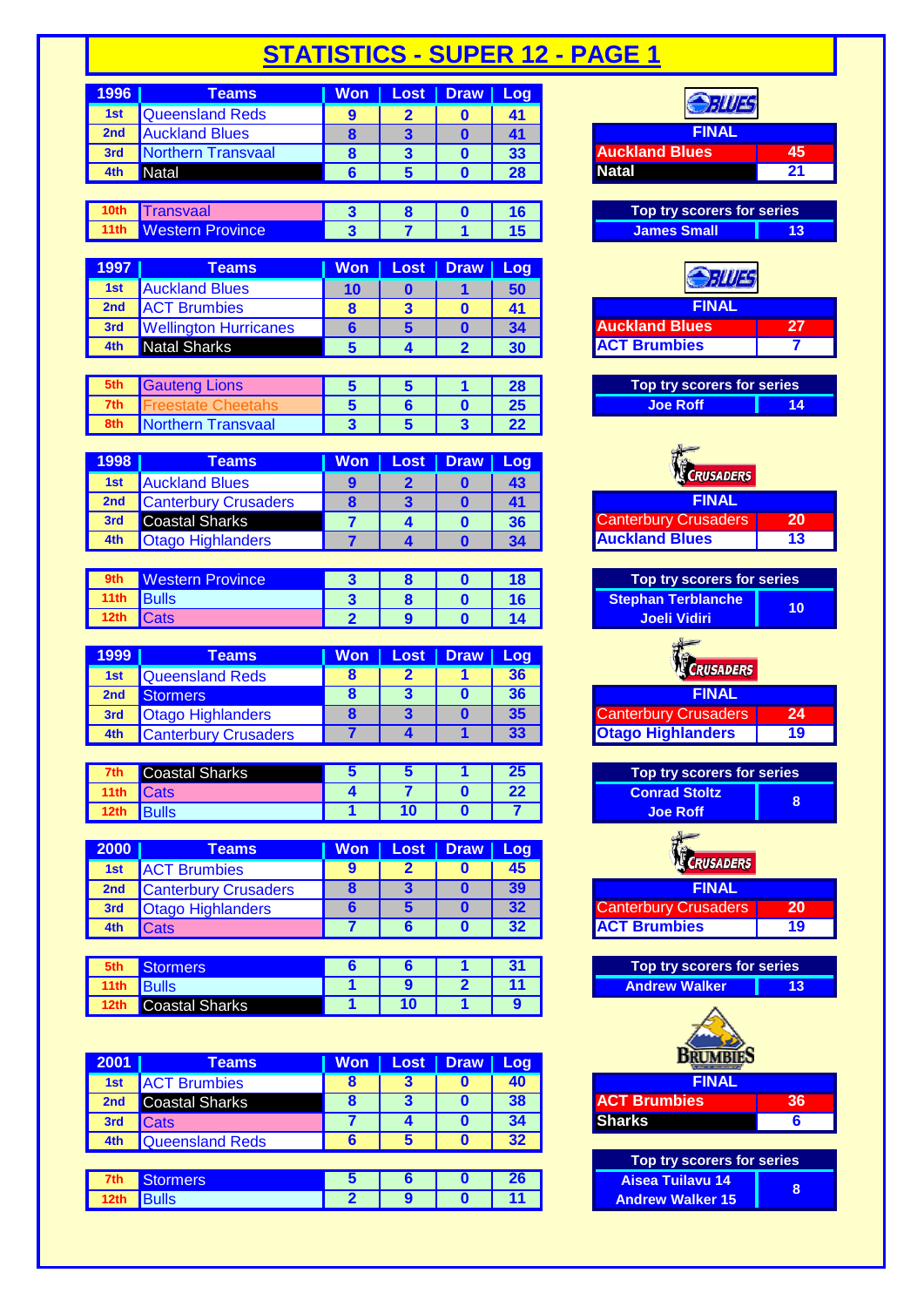# **STATISTICS - SUPER 12 - PAGE 2**

| 2002            | Teams                       | <b>Won</b> | <b>Lost</b> | <b>Draw</b> | Log |                             |    |
|-----------------|-----------------------------|------------|-------------|-------------|-----|-----------------------------|----|
| 1st             | <b>Canterbury Crusaders</b> |            |             |             |     | <b>CRUSADERS</b>            |    |
| 2 <sub>nd</sub> | <b>NSW Waratahs</b>         |            |             |             | 39  | <b>FINAL</b>                |    |
| 3rd             | <b>ACT Brumbies</b>         |            |             |             | 38  | <b>Canterbury Crusaders</b> | 31 |
| 4th             | <b>Otago Highlanders</b>    |            |             |             |     | <b>ACT Brumbies</b>         | 13 |

| 7th              | Stormers              |  |  | Top try scorers for series |    |
|------------------|-----------------------|--|--|----------------------------|----|
| 10 <sub>th</sub> | <b>Coastal Sharks</b> |  |  | <b>Roger Randle 14</b>     | 12 |
| 11 <sub>th</sub> | <b>Cats</b>           |  |  |                            |    |
| 12 <sub>th</sub> | <b>Bulls</b>          |  |  |                            |    |

| 2003            | Teams                        | Won | Lost. | <b>Draw</b> | Log | tв                          |    |
|-----------------|------------------------------|-----|-------|-------------|-----|-----------------------------|----|
| 1st             | <b>Auckland Blues</b>        | 1 U |       |             |     |                             |    |
| 2 <sub>nd</sub> | <b>Canterbury Crusaders</b>  |     |       |             |     | <b>FINAL</b>                |    |
| 3rd             | <b>Wellington Hurricanes</b> |     |       |             |     | <b>Auckland Blues</b>       | 21 |
| 4th             | <b>T</b> Brumbies            |     |       |             |     | <b>Canterbury Crusaders</b> |    |

| 6th              | <b>Bulls</b>          |  |   | Top try scorers for series |    |
|------------------|-----------------------|--|---|----------------------------|----|
| 9th              | Stormers <sup>1</sup> |  | ഹ | <b>Doug Howlett</b>        | 12 |
| 11th             | <b>Sharks</b>         |  |   |                            |    |
| 12 <sub>th</sub> | <b>Cats</b>           |  |   |                            |    |

| 2004 | Teams                       | <b>Won</b> | Lost   Draw | Log |                                         |    |
|------|-----------------------------|------------|-------------|-----|-----------------------------------------|----|
| 1st  | <b>ACT Brumbies</b>         |            |             |     | <b><i><u>A PART OF BUILDING</u></i></b> |    |
| 2nd  | <b>Canterbury Crusaders</b> |            |             |     | <b>FINAL</b>                            |    |
| 3rd  | <b>Stormers</b>             |            |             | 22  | <b>ACT Brumbies</b>                     | 47 |
| 4th  | <b>A</b> Chiefs             |            |             |     | <b>Canterbury Crusaders</b>             | 38 |

| 6th  |        |  |  | Top try scorers for series |
|------|--------|--|--|----------------------------|
| 7th  | Sharks |  |  | tirling Mortlock 13        |
| 12th |        |  |  |                            |

| 2005 | Teams                        | <b>Won</b> | Lost | <b>Draw</b> | l Log |                             |    |
|------|------------------------------|------------|------|-------------|-------|-----------------------------|----|
| 1st  | <b>Canterbury Crusaders</b>  |            |      |             | 44    | <b>CRUSADERS</b>            |    |
| 2nd  | <b>NSW Waratahs</b>          |            |      |             | 44    | <b>FINAL</b>                |    |
| 3rd  | <b>Bulls</b>                 |            |      |             |       | <b>Canterbury Crusaders</b> | 35 |
| 4th  | <b>Wellington Hurricanes</b> |            |      |             |       | <b>INSW Waratahs</b>        | 25 |

| <b>brmer</b> |  |  | Top try scorers for series |    |
|--------------|--|--|----------------------------|----|
| oals         |  |  | <b>Rico Gear 14</b>        | 15 |
| າarks        |  |  |                            |    |

| CRUSADERS                                                 |                                     |
|-----------------------------------------------------------|-------------------------------------|
| <b>FINAL</b>                                              |                                     |
| <b>Canterbury Crusaders</b>                               | 31                                  |
| <b>ACT Brumbies</b>                                       | $\overline{13}$                     |
|                                                           |                                     |
| Top try scorers for series                                |                                     |
| <b>Roger Randle 14</b>                                    | $\overline{12}$                     |
|                                                           |                                     |
| $\sqrt[3]{\mathbb{H}}$                                    |                                     |
| <b>FINAL</b>                                              |                                     |
| uckland Blues                                             | $\overline{21}$                     |
| <b>Canterbury Crusaders</b>                               | $\overline{\overline{\mathbf{17}}}$ |
|                                                           |                                     |
| Top try scorers for series                                |                                     |
| <b>Doug Howlett</b>                                       | $\overline{12}$                     |
|                                                           |                                     |
| <b>BRUMBIE</b>                                            |                                     |
|                                                           |                                     |
| <b>FINAL</b>                                              |                                     |
| <b>CT Brumbies</b>                                        | 47<br>$\overline{38}$               |
| <b>Canterbury Crusaders</b>                               |                                     |
|                                                           |                                     |
| Top try scorers for series<br><b>Stirling Mortlock 13</b> | 10                                  |
| <b>RUSADERS</b>                                           |                                     |
| <b>FINAL</b>                                              |                                     |
|                                                           | 35                                  |
| anterbury Crusaders<br><b>NSW Waratahs</b>                | $\overline{25}$                     |
|                                                           |                                     |
| Top try scorers for series                                |                                     |

# **STATISTICS - SUPER 14**

| 2006             | <b>Teams</b>                 | <b>Won</b> | Lost | <b>Draw</b> | Log |                              |  |
|------------------|------------------------------|------------|------|-------------|-----|------------------------------|--|
| 1st              | <b>Canterbury Crusaders</b>  | 11         |      |             | 51  | <b>CRUSADERS</b>             |  |
| 2 <sub>nd</sub>  | <b>Wellington Hurricanes</b> | 10         | 3    | 0           | 47  | <b>FINAL</b>                 |  |
| 3rd              | <b>NSW Waratahs</b>          | 9          | 4    | 0           | 45  | <b>Canterbury Crusaders</b>  |  |
| 4th              | <b>Bulls</b>                 |            | 5    |             | 38  | <b>Wellington Hurricanes</b> |  |
|                  |                              |            |      |             |     |                              |  |
|                  |                              |            |      |             |     |                              |  |
| 5th              | <b>Sharks</b>                |            | ь    | O           | 38  | Top try scorers for series   |  |
| 10 <sub>th</sub> | <b>Cheetahs</b>              | 5          | 8    | 0           | 27  | <b>Lome Fa'atau</b>          |  |
| 11 <sup>th</sup> | <b>Stormers</b>              | $\sqrt{ }$ | 8    |             | 23  | <b>Scott Staniforth</b>      |  |

| <b>K CRUSADERS</b>           |    |
|------------------------------|----|
| <b>FINAL</b>                 |    |
| <b>Canterbury Crusaders</b>  | 19 |
| <b>Wellington Hurricanes</b> | 14 |

| Top try scorers for series |    |  |  |  |  |  |  |  |
|----------------------------|----|--|--|--|--|--|--|--|
| Lome Fa'atau               | 10 |  |  |  |  |  |  |  |
| <b>Scott Staniforth</b>    |    |  |  |  |  |  |  |  |
| <b>Stirling Mortlock</b>   |    |  |  |  |  |  |  |  |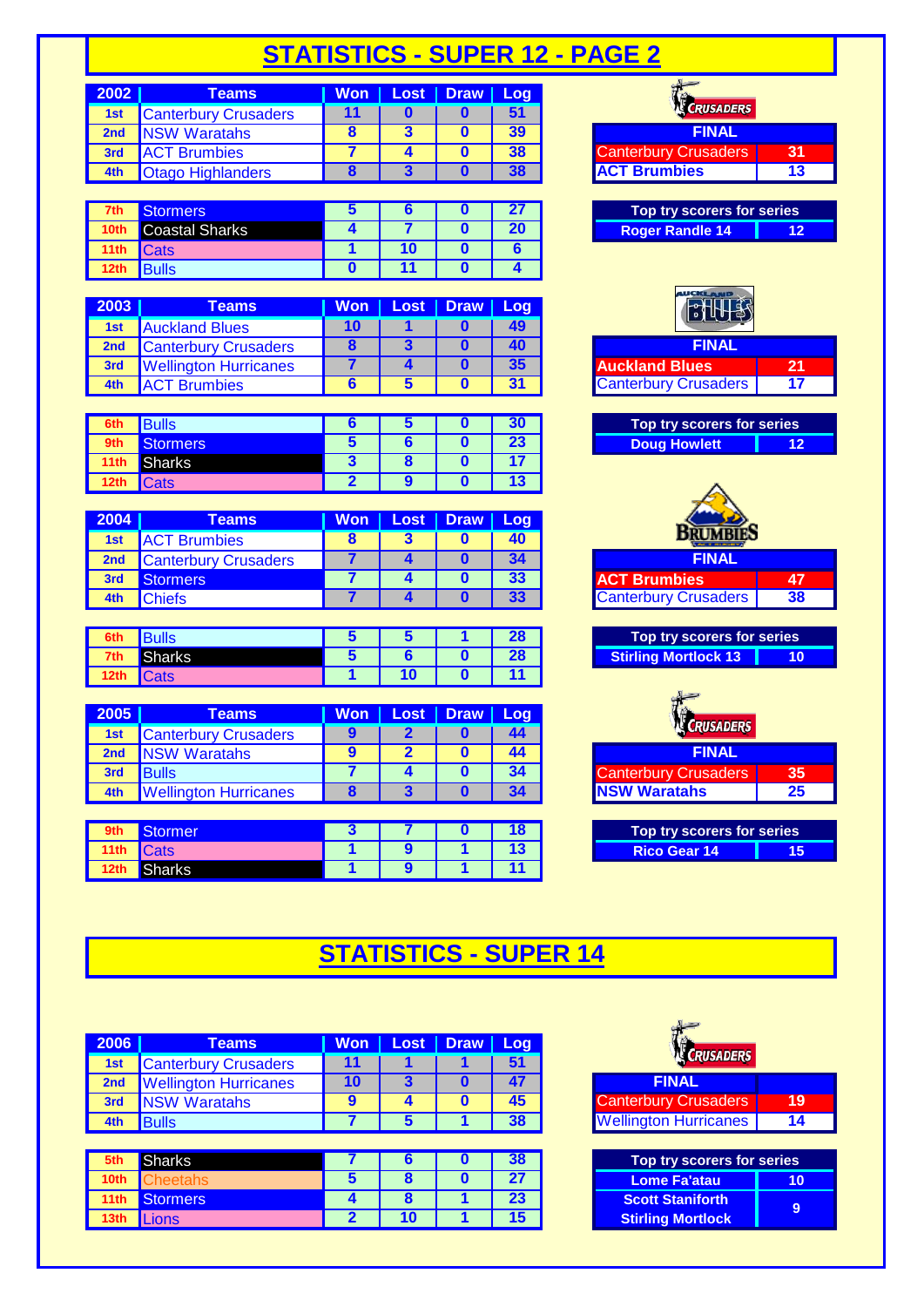#### **STATISTICS - SUPER 14 - PAGE 3**

| 2007             | <b>Teams</b>     | <b>Won</b>    | <b>Lost</b> | <b>Draw</b> | /Log |                     |                            |  |
|------------------|------------------|---------------|-------------|-------------|------|---------------------|----------------------------|--|
| 1st              | <b>Sharks</b>    | 10            | 3           |             | 45   |                     |                            |  |
| 2 <sub>nd</sub>  | <b>Bulls</b>     | 9             |             |             | 42   |                     |                            |  |
| 3rd              | <b>Crusaders</b> | <b>C</b><br>œ | 5           |             | 42   | <b>FINAL</b>        |                            |  |
| 4th              | <b>Blues</b>     | O             |             |             | 42   | <b>Bulls</b>        | 20                         |  |
| 10th             | <b>Stormers</b>  |               |             |             | 27   | <b>Sharks</b>       | 19                         |  |
| 11 <sub>th</sub> | heetahs:         |               |             |             | 22   |                     | Top try scorers for series |  |
| 12th             | ions             |               |             |             | つつ   | <b>JP Pietersen</b> | 12                         |  |

| 2008             | <b>Teams</b>      | Won | Lost            | <b>Draw</b> | <b>Log</b> |                            |    |
|------------------|-------------------|-----|-----------------|-------------|------------|----------------------------|----|
| 1st              | <b>Crusaders</b>  | 11  |                 |             | 52         | CRUSADERS                  |    |
| 2 <sub>nd</sub>  | Waratahs          | 9   | 3               |             | 43         | <b>FINAL</b>               |    |
| 3rd              | Sharks            | 9   | 3               |             | 42         | <b>Crusaders</b>           | 20 |
| 4th              | <b>Hurricanes</b> |     |                 |             |            | <b>Waratahs</b>            | 12 |
| 5th              | <b>Stormers</b>   |     |                 |             | 41         | Top try scorers for series |    |
| 10th             | <b>Bulls</b>      |     |                 |             | 28         | Lelia Masaga               | 8  |
| 13 <sub>th</sub> | heetahs:          |     | 12 <sup>°</sup> |             | 13         | <b>Akona Ndungane</b>      |    |
| <b>14th</b>      | Lions             |     | 10              |             |            | <b>Jongi Nokwe</b>         |    |

| 2009             | <b>Teams</b>      | <b>Won</b> | <b>Lost</b> | <b>Draw</b> | Log |                            |     |
|------------------|-------------------|------------|-------------|-------------|-----|----------------------------|-----|
| 1st              | <b>Bulls</b>      | 10         | з           |             | 46  |                            |     |
| 2 <sub>nd</sub>  | <b>Chiefs</b>     | 9          |             |             | 45  |                            |     |
| 3rd              | <b>Hurricanes</b> | 9          |             |             | 44  | <b>FINAL</b>               |     |
| 4th              | <b>Crusaders</b>  |            |             |             |     | <b>Bulls</b>               | -61 |
| 6th              | <b>Sharks</b>     |            | 5           |             | 38  | <b>Chiefs</b>              | 17  |
| 10 <sub>th</sub> | <b>Stormers</b>   |            | 8           |             | 27  | Top try scorers for series |     |
| 12 <sub>th</sub> | Lions             |            | 9           |             | 25  | <b>Ma'a Nonu</b>           | 9   |
| 14 <sub>th</sub> | <b>Cheetahs</b>   |            |             |             |     | <b>Bryan Habana</b>        | 8   |

| 2010             | <b>Teams</b>     | Won | Lost | Draw | Log |                            |    |
|------------------|------------------|-----|------|------|-----|----------------------------|----|
| 1st              | <b>Bulls</b>     | 10  |      |      | 4   |                            |    |
| 2 <sub>nd</sub>  | <b>Stormers</b>  | 9   |      |      | 44  | <b>FINAL</b>               |    |
| 3rd              | <b>Waratahs</b>  | 9   |      |      | 43  | <b>Bulls</b>               | 25 |
| 4th              | <b>Crusaders</b> |     |      |      | 41  | <b>Stormers</b>            | 17 |
| 9th              | <b>Sharks</b>    |     |      |      | 33  | Top try scorers for series |    |
| 10 <sub>th</sub> | heetahs:         |     |      |      | 26  | <b>Drew Mitchell</b>       | 9  |
| 14 <sub>th</sub> | Lions            |     | 13   |      |     | Joe Rokocoko               |    |

#### **BULS FINAL Top try scorers for series12th** Lions **5 8 0 22 JP Pietersen 12** CRUSADERS **FINAL Top try scorers for series 10th** Bulls **6 7 0 28 Lelia Masaga 8 13th** Cheetahs **1 12 0 13 Akona Ndungane 14th** Lions **2 10 1 12 Jongi Nokwe 7 Ma'a Nonu** BUIK **FINAL Top try scorers for series 12th** Lions **4 9 0 25 Ma'a Nonu 9 125 Bryan Habana** BULK **FINAL Top try scorers for series**  $\overline{\text{Drew Mitchell}}$ **9**

## **STATISTICS - SUPER 15**

| 2011             | Teams            | <b>Won</b> | Lost    | <b>Draw</b> | Log |                            |    |
|------------------|------------------|------------|---------|-------------|-----|----------------------------|----|
| 1st              | Reds             | 13         | 3       | U           | 66  |                            |    |
| 2 <sub>nd</sub>  | <b>Stormers</b>  | 12         |         |             | 63  |                            |    |
| 3rd              | <b>Crusaders</b> |            |         |             | 61  | <b>FINAL</b>               |    |
| 4th              | <b>Blues</b>     | 10         | 5       |             | 60  | <b>Reds</b>                | 18 |
| 5th              | <b>Waratahs</b>  | 10         | 6       | O           | 57  | <b>Crusaders</b>           | 13 |
| 6th              | <b>Sharks</b>    | 10         | 5       |             | 57  | Top try scorers for series |    |
| 7th              | <b>Bulls</b>     | 10         | 6       |             | 54  | <b>Bjorn Basson</b>        | 9  |
| 11 <sub>th</sub> | <b>Cheetahs</b>  | 5          |         | 0           | 40  | <b>Sarel Pretorius</b>     |    |
| 14th             | .ions            |            | $\cdot$ |             | 29  | <b>Rene Ranger</b>         | 8  |

| 2012             | <b>Teams</b>     | <b>Won</b> | Lost | <b>Draw</b> | Log |                            |    |
|------------------|------------------|------------|------|-------------|-----|----------------------------|----|
| 1st              | <b>Stormers</b>  | 14         |      |             | 66  |                            |    |
| 2 <sub>nd</sub>  | <b>Chiefs</b>    | 12         |      |             | 64  | <b>FINAL</b>               |    |
| 3rd              | Reds             |            |      |             | 58  | <b>Chiefs</b>              | 37 |
| 4th              | <b>Crusaders</b> |            |      |             | 64  | <b>Sharks</b>              | -6 |
| 5th              | <b>Bulls</b>     | 10         |      |             | 59  | Top try scorers for series |    |
| 6th              | <b>Sharks</b>    | 10         |      |             | 59  | <b>André Taylor</b>        | 10 |
| 10 <sub>th</sub> | <b>Cheetahs</b>  |            |      |             | 38  | <b>Bjorn Basson</b>        |    |
| 15th             | .ions            | 3          | 13   |             | 25  | <b>Julian Savea</b>        | 9  |

| <b>FINAL</b>                      |    |
|-----------------------------------|----|
| Reds                              | 18 |
| <b>Crusaders</b>                  | 13 |
| <b>Top try scorers for series</b> |    |
| <b>Bjorn Basson</b>               |    |
| <b>Sarel Pretorius</b>            |    |
| <b>Rene Ranger</b>                |    |



| հ                                 |
|-----------------------------------|
| <b>Top try scorers for series</b> |
| 10                                |
|                                   |
|                                   |
|                                   |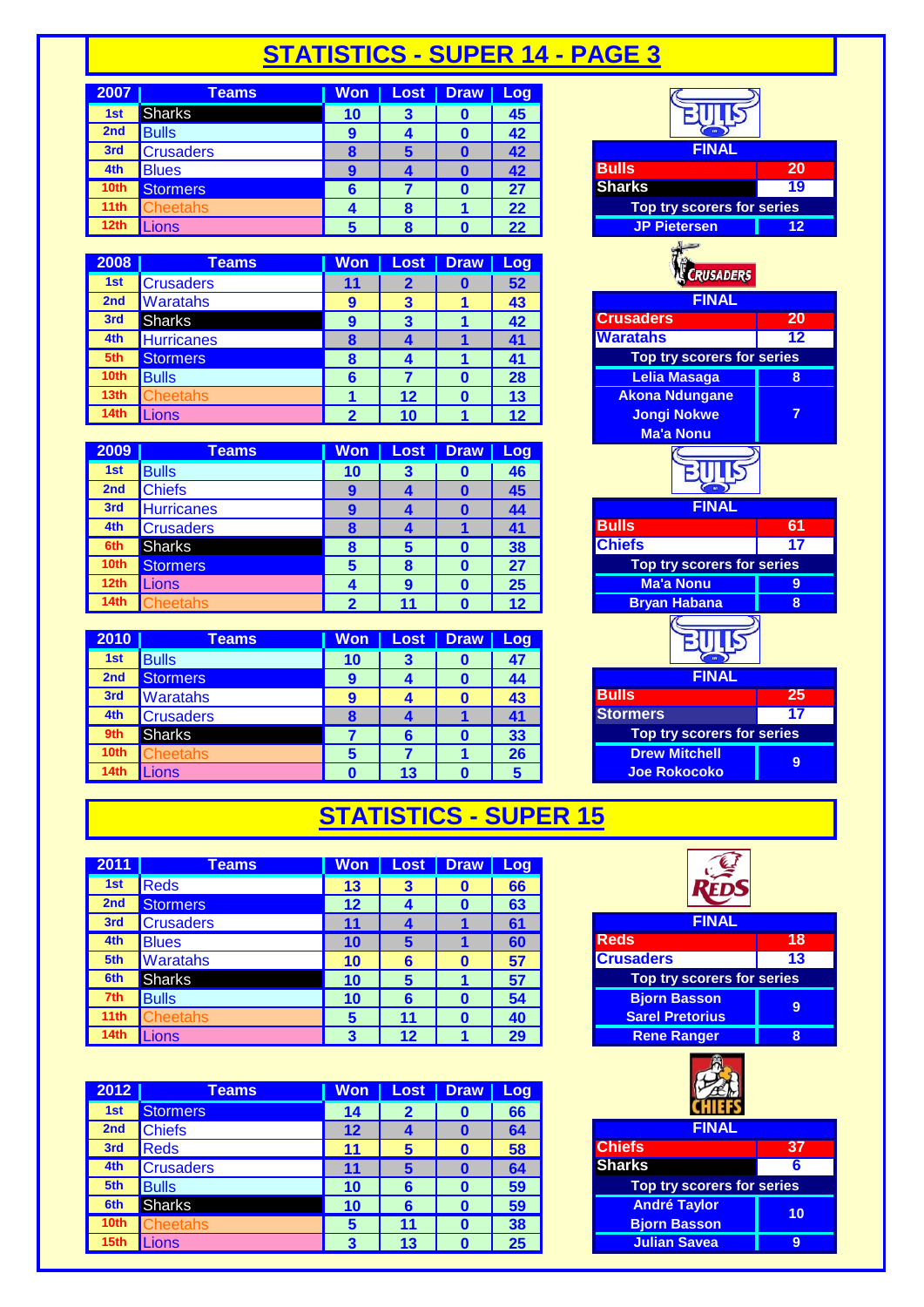## **STATISTICS - SUPER RUGBY - PAGE 4**

| 2013             | Teams            | <b>Won</b> | Lost | <b>Draw</b>  | Log |                               |
|------------------|------------------|------------|------|--------------|-----|-------------------------------|
| 1st              | <b>Chiefs</b>    | 12         |      |              | 66  |                               |
| 2 <sub>nd</sub>  | <b>Bulls</b>     | $12 \,$    |      |              | 63  |                               |
| 3rd              | <b>Brumbies</b>  | 10         |      | 2            | 60  | <b>FINAL</b>                  |
| 4th              | <b>Crusaders</b> | 11         | 5    |              | 60  | <b>Chiefs</b><br>27           |
| 5th              | <b>Reds</b>      | 10         | 4    | $\mathbf{2}$ | 58  | <b>Brumbies</b><br>22         |
| 6th              | <b>Cheetahs</b>  | 10         | 6    |              | 54  | Top try scorer for series     |
| 7th              | <b>Stormers</b>  | 9          |      |              | 50  | <b>Frank Halai</b><br>10      |
| 8th              | <b>Sharks</b>    | 8          | 8    |              | 48  | <b>Most points for series</b> |
| 15 <sub>th</sub> | <b>Kings</b>     | 3          | 12   |              | 24  | <b>Morné Steyn</b><br>230     |

| 2014             | <b>Teams</b>       | Won | <b>Lost</b> | <b>Draw</b> | Log |                               |     |
|------------------|--------------------|-----|-------------|-------------|-----|-------------------------------|-----|
| 1st              | <b>Waratahs</b>    | 12  |             |             | 58  |                               |     |
| 2 <sub>nd</sub>  | <b>Crusaders</b>   | 11  | 5           |             | 51  | <b>WARATAHS</b>               |     |
| 3rd              | <b>Sharks</b>      | 11  | 5           |             | 50  | <b>FINAL</b>                  |     |
| 4th              | <b>Brumbies</b>    | 10  | 6           |             | 45  | <b>Waratahs</b>               | 33  |
| 5th              | <b>Chiefs</b>      | 8   | 6           | 2           | 44  | <b>Crusaders</b>              | 32  |
| 6th              | <b>Highlanders</b> | 8   | 8           |             | 42  | Top try scorer for series     |     |
| 9th              | <b>Bulls</b>       |     | О           |             | 38  | <b>Israel Folau</b>           | 12  |
| 11th             | <b>Stormers</b>    |     | 9           |             | 32  | <b>Nemani Nadolo</b>          |     |
| 12th             | Lions              |     | 9           |             | 31  | <b>Most points for series</b> |     |
| 14 <sub>th</sub> | <b>Cheetahs</b>    |     |             |             | 24  | <b>Bernard Foley</b>          | 252 |

| 2015            | <b>Teams</b>       | <b>Won</b> | Lost        | <b>Draw</b> | Log |                               |     |
|-----------------|--------------------|------------|-------------|-------------|-----|-------------------------------|-----|
| 1st             | <b>Hurricanes</b>  | 14         | $\mathbf 2$ |             | 66  |                               |     |
| 2 <sub>nd</sub> | <b>Waratahs</b>    | 11         | 5           |             | 52  | <b>HIGHLANDERS</b>            |     |
| 3rd             | Stormers           | 10         | 5           |             | 45  | <b>FINAL</b>                  |     |
| 4th             | <b>Highlanders</b> | 11         | 5           |             | 53  | <b>Highlanders</b>            | 21  |
| 5th             | <b>Chiefs</b>      | 10         | 6           |             | 48  | <b>Hurricanes</b>             | 14  |
| 6th             | <b>Brumbies</b>    | 9          |             |             | 47  |                               |     |
| 8th             | Lions              | 9          | 6           |             | 42  | Top try scorer for series     |     |
| 9th             | <b>Bulls</b>       |            | 9           |             | 38  | <b>Waisake Naholo</b>         | 13  |
| 11th            | <b>Sharks</b>      |            | 9           |             | 34  | <b>Most points for series</b> |     |
| 12th            | <b>Cheetahs</b>    |            |             |             | 26  | Lima Sopoaga                  | 191 |

| <b>FINAL</b> |  |
|--------------|--|
|              |  |
|              |  |

| мныз                          | <b><i><u>LI</u></i></b> |
|-------------------------------|-------------------------|
| <b>Brumbies</b>               | 22                      |
| Top try scorer for series     |                         |
| <b>Frank Halai</b>            | 10                      |
| <b>Most points for series</b> |                         |
| <b>Morné Steyn</b>            | 230                     |

|                      | <b>WARATAHS</b>               |     |
|----------------------|-------------------------------|-----|
|                      | <b>FINAL</b>                  |     |
| <b>Waratahs</b>      |                               | 33  |
| <b>Crusaders</b>     | 32                            |     |
|                      | Top try scorer for series     |     |
|                      | <b>Israel Folau</b>           | 12  |
| <b>Nemani Nadolo</b> |                               |     |
|                      | <b>Most points for series</b> |     |
|                      | <b>Bernard Foley</b>          | 252 |

| <b>HIGHLANDERS</b> |    |
|--------------------|----|
| <b>FINAL</b>       |    |
| <b>Highlanders</b> | 21 |
| <b>Hurricanes</b>  | 14 |
|                    |    |

| Top try scorer for series     |    |  |  |  |  |
|-------------------------------|----|--|--|--|--|
| <b>Waisake Naholo</b>         | 13 |  |  |  |  |
| <b>Most points for series</b> |    |  |  |  |  |
| Lima Sopoaga<br>191           |    |  |  |  |  |

### **STATISTICS - SUPER 18**

| 2016             | Teams              | <b>Won</b> | Lost | Draw Log |    |                               |     |
|------------------|--------------------|------------|------|----------|----|-------------------------------|-----|
| 1st              | <b>Hurricanes</b>  | 11         | 4    |          | 53 |                               |     |
| 2 <sub>nd</sub>  | .ions              | 11         |      |          | 52 |                               |     |
| 3rd              | <b>Stormers</b>    | 10         |      |          | 51 | <b>FINAL</b>                  |     |
| 4th              | <b>Brumbies</b>    | 10         | 5    |          | 43 | <b>Hurricanes</b>             | 20  |
| 5th              | <b>Highlanders</b> | 11         |      |          | 52 | <b>Lions</b>                  | 3   |
| 6th              | <b>Chiefs</b>      | 11         |      |          | 51 | Top try scorer for series     |     |
| 8th              | <b>Sharks</b>      | 9          | 5    |          | 43 | <b>Israel Folau</b>           |     |
| 9th              | <b>Bulls</b>       | 9          | 5    |          | 42 | <b>Most points for series</b> |     |
| 14 <sub>th</sub> | heetahs            |            |      |          |    | <b>Beauden Barrett</b>        | 214 |

| 2017             | <b>Teams</b>      | Won     | <b>Lost</b> | <b>Draw</b> | Log |                               |     |  |
|------------------|-------------------|---------|-------------|-------------|-----|-------------------------------|-----|--|
| 1st              | Lions             | 14      |             |             | 65  |                               |     |  |
| 2 <sub>nd</sub>  | <b>Crusaders</b>  | 14      |             | O           | 63  | CRUSADERS                     |     |  |
| 3rd              | <b>Stormers</b>   | 10      | 5           |             | 43  | <b>FINAL</b>                  |     |  |
| 4th              | <b>Brumbies</b>   | 6       | 9           |             | 34  | <b>Crusaders</b>              |     |  |
| 5th              | <b>Hurricanes</b> | $12 \,$ | 3           |             | 58  | 17<br><b>Lions</b>            |     |  |
| 6th              | <b>Chiefs</b>     | 12      | 2           |             | 57  | Top try scorer for series     |     |  |
| 8th              | <b>Sharks</b>     | g       | 5           |             | 42  | <b>Ngani Laumape</b>          | 15  |  |
| 11 <sub>th</sub> | Kings             | 6       | 9           |             | 28  | <b>Vince Aso</b>              | 14  |  |
| 13 <sub>th</sub> | <b>Cheetahs</b>   | 4       | 11          |             | 21  | <b>Most points for series</b> |     |  |
| 15th             | <b>Bulls</b>      | 4       |             |             | 20  | <b>Elton Jantjies</b>         | 190 |  |

| <b>LLMOTOL</b>                |     |
|-------------------------------|-----|
| <b>FINAL</b>                  |     |
| <b>Hurricanes</b>             | 20  |
| Lions                         | 3   |
| Top try scorer for series     |     |
| <b>Israel Folau</b>           | 11  |
| <b>Most points for series</b> |     |
| <b>Beauden Barrett</b>        | 214 |

| CRUSADERS                     |     |  |  |  |
|-------------------------------|-----|--|--|--|
| <b>FINAL</b>                  |     |  |  |  |
| <b>Crusaders</b>              | 25  |  |  |  |
| <b>Lions</b>                  | 17  |  |  |  |
| Top try scorer for series     |     |  |  |  |
| <b>Ngani Laumape</b>          | 15  |  |  |  |
| <b>Vince Aso</b>              | 14  |  |  |  |
| <b>Most points for series</b> |     |  |  |  |
| <b>Elton Jantjies</b>         | 190 |  |  |  |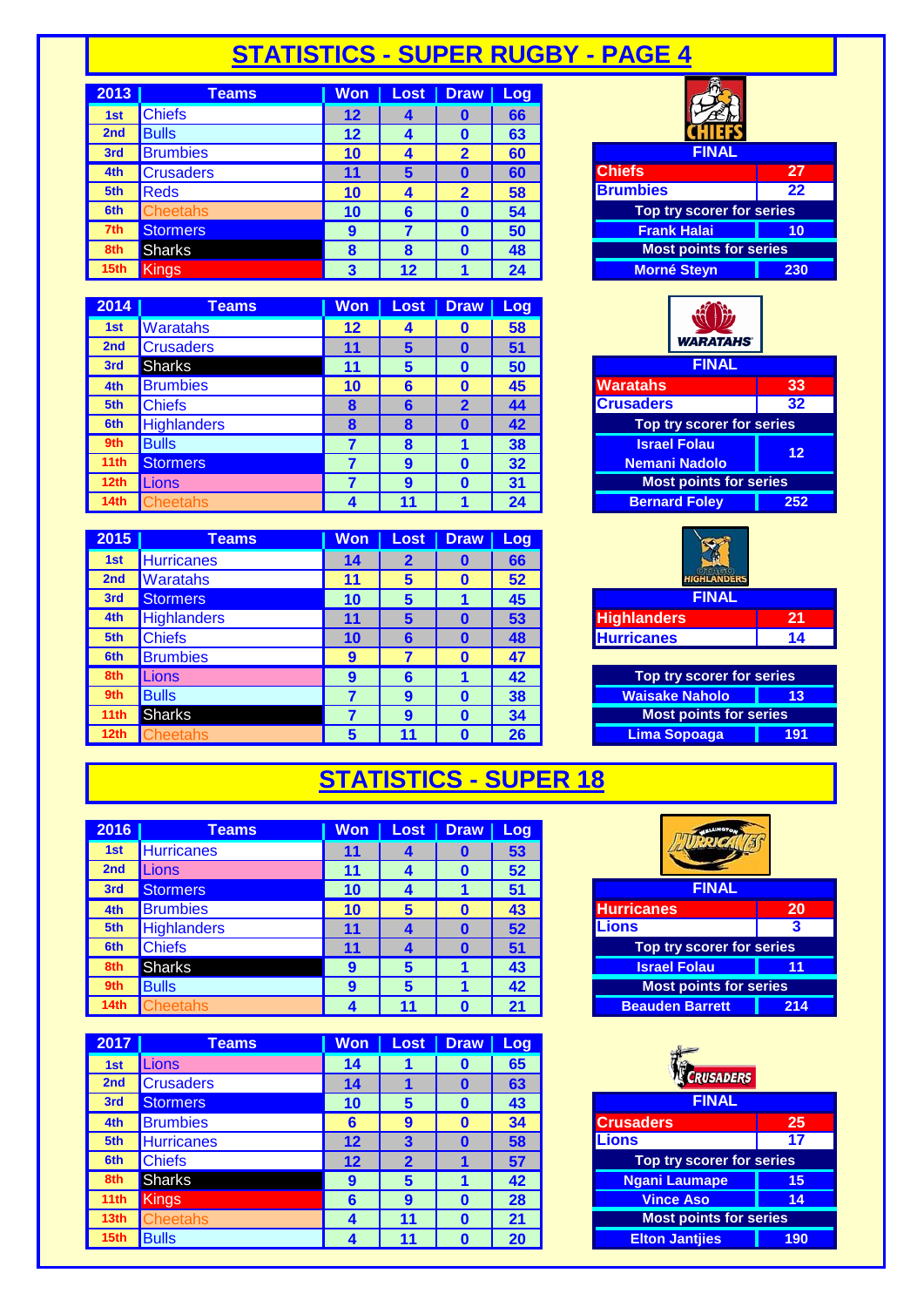### **STATISTICS - SUPER RUGBY - PAGE 5**

| 2018             | Teams              | <b>Won</b> | <b>Lost</b> | <b>Draw</b> | Log |                               |     |
|------------------|--------------------|------------|-------------|-------------|-----|-------------------------------|-----|
| 1st              | <b>Crusaders</b>   | 14         | 2           | o           | 63  |                               |     |
| 2 <sub>nd</sub>  | Lions              | 9          |             |             | 46  | <b>CRUSADERS</b>              |     |
| 3rd              | <b>Waratahs</b>    | 9          | 6           |             | 44  | <b>FINAL</b>                  |     |
| 4th              | <b>Hurricanes</b>  | 11         | 5           |             | 51  | <b>Crusaders</b>              | 37  |
| 5th              | <b>Chiefs</b>      | 11         | 5           |             | 49  | Lions                         | 18  |
| 6th              | <b>Highlanders</b> | 10         | 6           |             | 44  | Top try scorer for series     |     |
| 7th              | <b>Jaguares</b>    | 9          |             |             | 38  | <b>Ben Lam</b>                | 16  |
| 8th              | <b>Sharks</b>      |            | О<br>n      |             | 36  | <b>Most points for series</b> |     |
| 11th             | <b>Stormers</b>    | 6          | 10          |             | 30  | <b>Bernard Foley</b>          | 223 |
| 12 <sub>th</sub> | <b>Bulls</b>       | 6          | 10          |             | 29  | <b>Robert du Preez</b>        | 215 |

| 2019            | <b>Teams</b>       | Won               | Lost | <b>Draw</b> | Log |                               |     |  |
|-----------------|--------------------|-------------------|------|-------------|-----|-------------------------------|-----|--|
| 1st             | <b>Crusaders</b>   | 11                |      | З           | 58  |                               |     |  |
| 2 <sub>nd</sub> | <b>Jaquares</b>    | 11                | 5    |             | 51  | <b>CRUSADERS</b>              |     |  |
| 3rd             | <b>Brumbies</b>    | 10                | 6    |             | 48  | <b>FINAL</b>                  |     |  |
| 4th             | <b>Hurricanes</b>  | $12 \overline{ }$ |      |             | 53  | <b>Crusaders</b>              |     |  |
| 5th             | <b>Bulls</b>       | 8                 | 6    |             | 41  | <b>Jaguares</b>               | 3   |  |
| 6th             | <b>Sharks</b>      |                   | 8    |             | 37  |                               |     |  |
| 7th             | <b>Chiefs</b>      |                   |      | 2           | 36  | Top try scorer for series     |     |  |
| 8th             | <b>Highlanders</b> | 6                 |      | 3           | 36  | <b>Sevu Reece</b>             | 15  |  |
| 9th             | <b>Lions</b>       | 8                 | 8    |             | 35  | <b>Most points for series</b> |     |  |
| 10th            | <b>Stormers</b>    |                   | o    |             | 35  | <b>Handrè Pollard</b>         | 194 |  |

| 2020 | <b>Teams</b> |  | Won   Lost   Draw   Log |  |
|------|--------------|--|-------------------------|--|
| 1st  |              |  |                         |  |
| 2nd  |              |  |                         |  |
| 3rd  |              |  |                         |  |
| 4th  |              |  |                         |  |
| 5th  |              |  |                         |  |
| 6th  |              |  |                         |  |
|      |              |  |                         |  |

| 2021 | <b>Teams</b> |  | Won   Lost   Draw   Log |  |
|------|--------------|--|-------------------------|--|
| 1st  |              |  |                         |  |
| 2nd  |              |  |                         |  |
| 3rd  |              |  |                         |  |
| 4th  |              |  |                         |  |
| 5th  |              |  |                         |  |
| 6th  |              |  |                         |  |

| 2022 | Teams | Won | Lost   Draw   Log |  |
|------|-------|-----|-------------------|--|
| 1st  |       |     |                   |  |
| 2nd  |       |     |                   |  |
| 3rd  |       |     |                   |  |
| 4th  |       |     |                   |  |
| 5th  |       |     |                   |  |
| 6th  |       |     |                   |  |
|      |       |     |                   |  |

| <b>CRUSADERS</b>                 |     |
|----------------------------------|-----|
| <b>FINAL</b>                     |     |
| Crusaders                        | 37  |
| <b>Lions</b>                     | 18  |
| <b>Top try scorer for series</b> |     |
| <b>Ben Lam</b>                   | 16  |
| <b>Most points for series</b>    |     |
| <b>Bernard Foley</b>             | 223 |
| <b>Robert du Preez</b>           | 215 |

| <b>FINAL</b> |  |  |  |  |  |  |  |  |  |
|--------------|--|--|--|--|--|--|--|--|--|
|              |  |  |  |  |  |  |  |  |  |
|              |  |  |  |  |  |  |  |  |  |
|              |  |  |  |  |  |  |  |  |  |

| Top try scorer for series     |  |  |  |  |  |  |  |  |  |
|-------------------------------|--|--|--|--|--|--|--|--|--|
| <b>Sevu Reece</b><br>15       |  |  |  |  |  |  |  |  |  |
| <b>Most points for series</b> |  |  |  |  |  |  |  |  |  |
| <b>Handrè Pollard</b><br>194  |  |  |  |  |  |  |  |  |  |





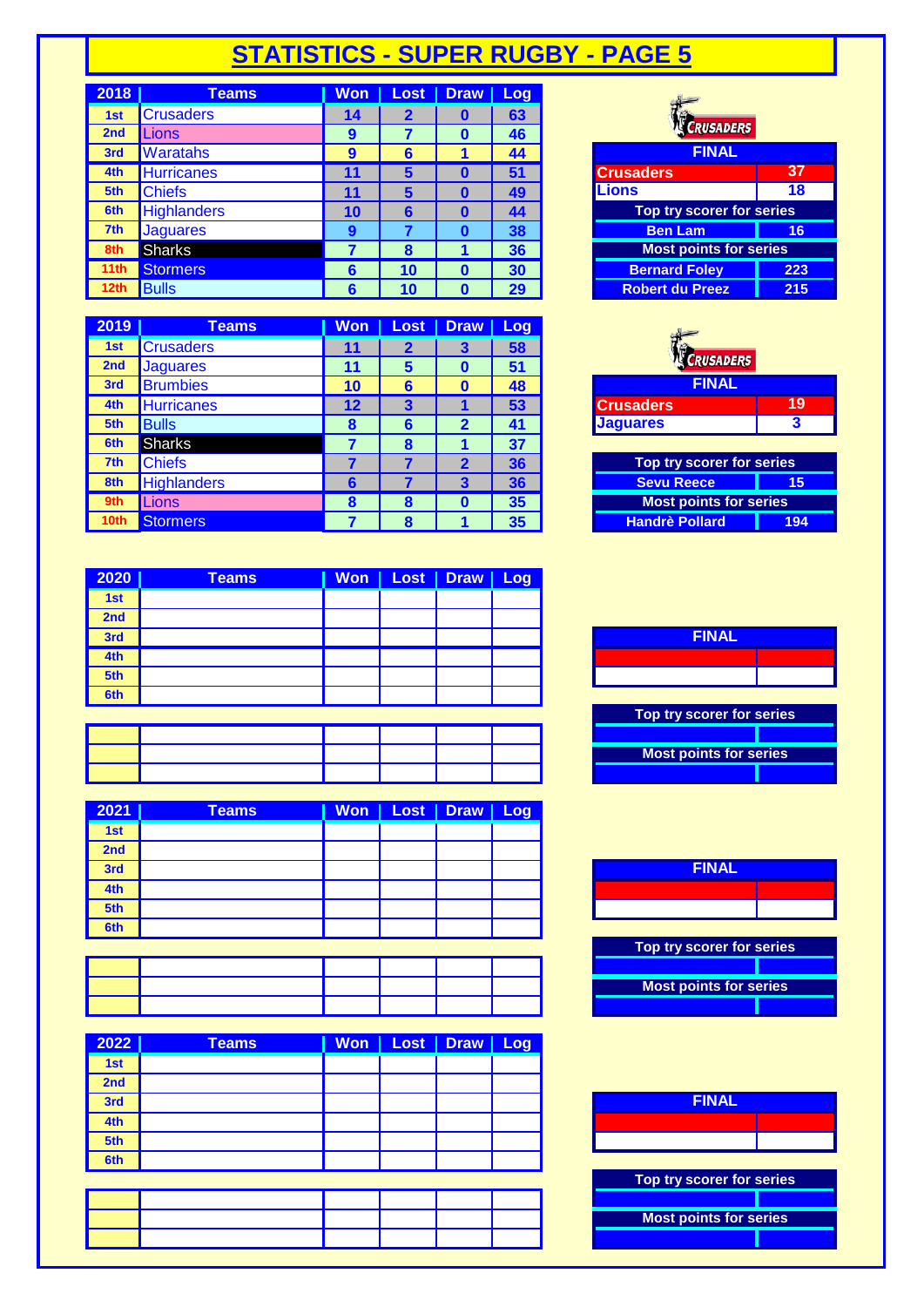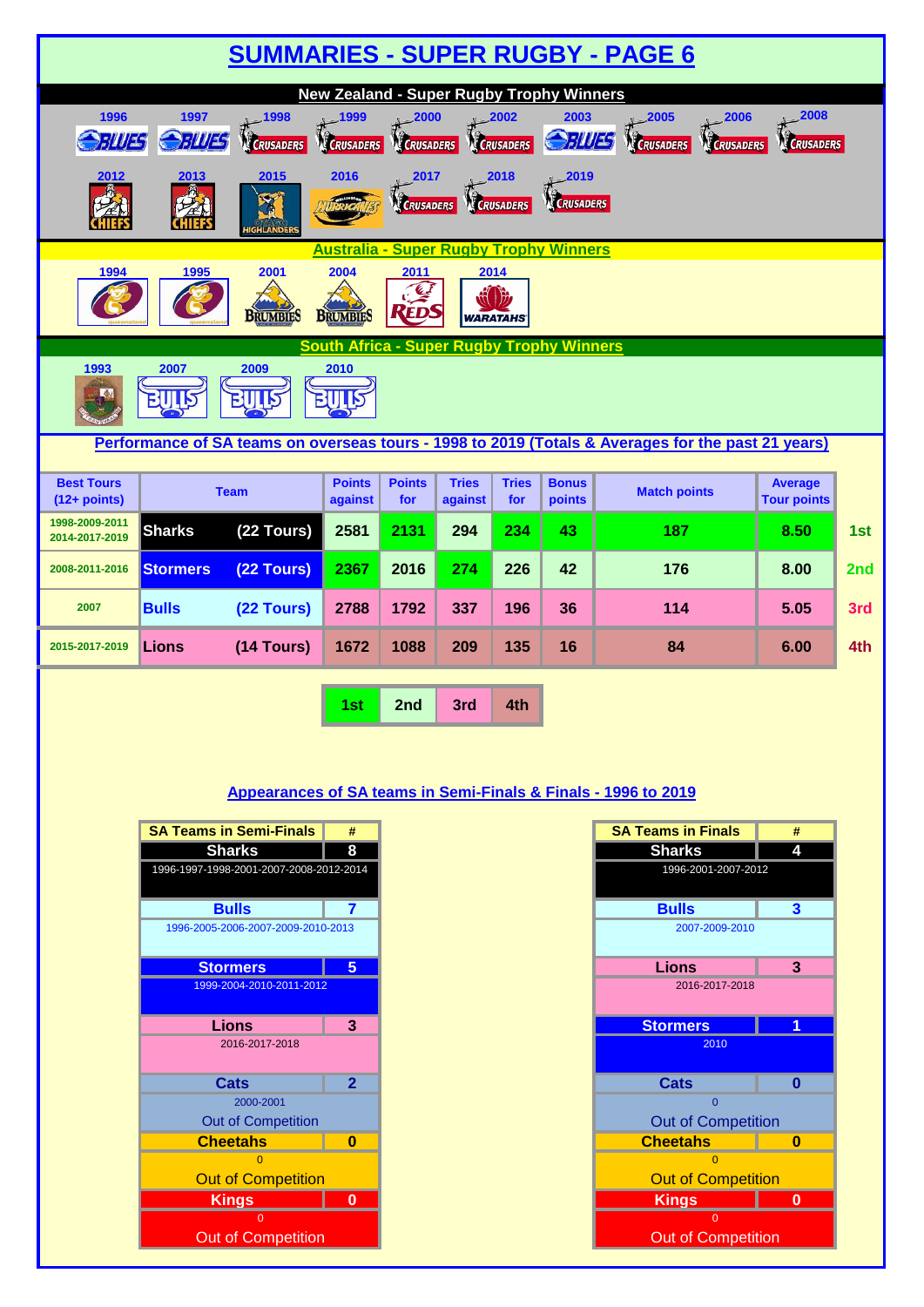|                                        | <b>SA TEAM STATISTICS - SUPER RUGBY - PAGE 7</b> |                                                       |                                                    |                          |                      |                         |                                |                                |                              |                         |                         |  |  |
|----------------------------------------|--------------------------------------------------|-------------------------------------------------------|----------------------------------------------------|--------------------------|----------------------|-------------------------|--------------------------------|--------------------------------|------------------------------|-------------------------|-------------------------|--|--|
|                                        |                                                  |                                                       | Performance of SA teams on overseas tours (Page 1) |                          |                      |                         |                                |                                |                              |                         |                         |  |  |
|                                        | Year                                             | <b>Overseas Team</b>                                  | <b>SA Team</b>                                     | <b>Points</b><br>against | <b>Points</b><br>for | <b>Tries</b><br>against | <b>Tries</b><br>for            | <b>Bonus</b><br>points         | <b>Match</b><br>points       | <b>Tour</b><br>points s | P.                      |  |  |
| $\overline{\mathbf{s}}$<br>$\mathbf u$ |                                                  | <b>ACT Brumbies</b>                                   |                                                    | 23                       | 41                   | 3                       | $6\phantom{1}6$                | 1                              | 5                            |                         |                         |  |  |
| $\mathbf{p}$                           | 1998                                             | <b>Otago Highlanders</b>                              | <b>Sharks</b>                                      | 41                       | 35                   | 5                       | 5                              | $\overline{2}$                 | $\overline{2}$               | 12                      | 3                       |  |  |
| e                                      |                                                  | <b>Wellington Hurricanes</b><br><b>NSW Waratahs</b>   | <b>THE SHARKS</b>                                  | 23                       | 31                   | 3<br>$\overline{7}$     | $6\phantom{1}6$                | 1                              | 5<br>$\overline{0}$          |                         |                         |  |  |
| r                                      |                                                  | <b>Auckland Blues</b>                                 |                                                    | 51<br>$6\phantom{1}6$    | 18<br>12             | $\mathbf{0}$            | $\overline{2}$<br>$\mathbf{0}$ | $\mathbf 0$<br>$\mathbf{0}$    | $\overline{\mathbf{4}}$      |                         |                         |  |  |
| 1                                      |                                                  | <b>Chiefs</b>                                         |                                                    | 32                       | 19                   | $\overline{4}$          | 3                              | $\mathbf{0}$                   | $\overline{0}$               |                         |                         |  |  |
| $\overline{\mathbf{2}}$                | 1999                                             | <b>Canterbury Crusaders</b>                           | <b>Sharks</b>                                      | 34                       | 29                   | 3                       | $\overline{4}$                 | $\overline{2}$                 | $\overline{2}$               | $6\phantom{1}6$         | $\mathbf{7}$            |  |  |
|                                        |                                                  | <b>Queensland Reds</b>                                |                                                    | 34                       | 13                   | $\overline{4}$          | $\overline{2}$                 | $\mathbf{0}$                   | $\mathbf{0}$                 |                         |                         |  |  |
|                                        |                                                  | <b>Wellington Hurricanes</b>                          |                                                    | 40                       | 23                   | 5                       | 3                              | $\Omega$                       | $\bf{0}$                     |                         |                         |  |  |
|                                        |                                                  | <b>Otago Highlanders</b>                              |                                                    | 27                       | 20                   | 3                       | 3                              | $\mathbf{1}$                   | $\mathbf{1}$                 |                         |                         |  |  |
|                                        | 2000                                             | <b>ACT Brumbies</b>                                   | <b>Sharks</b>                                      | 51                       | 10                   | $\overline{7}$          | $\mathbf{1}$                   | $\mathbf{0}$                   | $\overline{0}$               | 5                       | 12                      |  |  |
|                                        |                                                  | <b>NSW Waratahs</b>                                   |                                                    | 19                       | 26                   | 1                       | 3                              | $\mathbf{0}$                   | 4                            |                         |                         |  |  |
|                                        |                                                  | <b>Auckland Blues</b>                                 |                                                    | 27                       | 41                   | 4                       | $\overline{4}$                 | $\mathbf{1}$                   | 5                            |                         |                         |  |  |
|                                        | 2001                                             | <b>Chiefs</b>                                         | <b>Sharks</b>                                      | 8                        | 24                   | $\mathbf{1}$            | $\overline{4}$                 | $\mathbf{1}$                   | 5                            | 11                      | $\overline{2}$          |  |  |
|                                        |                                                  | <b>Queensland Reds</b>                                |                                                    | 32                       | 27                   | $\overline{4}$          | 3                              | $\mathbf{1}$                   | $\mathbf{1}$                 |                         |                         |  |  |
|                                        |                                                  | <b>Canterbury Crusaders</b>                           |                                                    | 34                       | 24                   | $\overline{4}$          | 3                              | $\overline{0}$                 | $\overline{0}$               |                         |                         |  |  |
|                                        |                                                  | <b>Otago Highlanders</b>                              |                                                    | 45                       | 5                    | 5                       | $\mathbf{1}$                   | $\mathbf 0$                    | $\mathbf{0}$                 |                         |                         |  |  |
|                                        | 2002                                             | <b>ACT Brumbies</b>                                   | <b>Sharks</b>                                      | 38                       | 8                    | 4                       | $\mathbf{1}$                   | $\mathbf 0$                    | $\mathbf{0}$                 | 0                       | 10                      |  |  |
|                                        |                                                  | <b>Wellington Hurricanes</b>                          |                                                    | 40                       | 17                   | 4                       | $\overline{2}$                 | $\mathbf{0}$                   | $\bf{0}$                     |                         |                         |  |  |
|                                        |                                                  | <b>NSW Waratahs</b>                                   |                                                    | 42                       | 8                    | 5                       | $\mathbf{1}$                   | $\mathbf 0$                    | $\mathbf 0$                  |                         |                         |  |  |
|                                        |                                                  | <b>Chiefs</b>                                         |                                                    | 25                       | 31                   | 4                       | $\overline{\mathbf{4}}$        | $\mathbf{1}$                   | 5                            |                         |                         |  |  |
|                                        | 2003                                             | <b>Canterbury Crusaders</b>                           | <b>Sharks</b>                                      | 23                       | 18                   | 3                       | $\overline{2}$                 | $\mathbf{1}$                   | $\mathbf{1}$                 | $6\phantom{1}$          | 11                      |  |  |
|                                        |                                                  | <b>Auckland Blues</b>                                 |                                                    | 25                       | 16                   | 3                       | $\mathbf{1}$                   | $\overline{0}$                 | $\overline{0}$               |                         |                         |  |  |
|                                        |                                                  | <b>Queensland Reds</b>                                |                                                    | 22                       | 13                   | $\mathbf{1}$            | $\mathbf{1}$                   | $\overline{0}$                 | $\Omega$                     |                         |                         |  |  |
|                                        | 2004                                             | <b>NSW Waratahs</b>                                   |                                                    | 48                       | 14                   | 6                       | $\overline{2}$                 | $\mathbf{0}$                   | $\bf{0}$                     |                         |                         |  |  |
|                                        |                                                  | <b>ACT Brumbies</b>                                   | <b>Sharks</b>                                      | 23                       | 20                   | $\overline{2}$          | $\mathbf{1}$                   | 1                              | 1                            | 10                      | $\mathbf{7}$            |  |  |
|                                        |                                                  | <b>Otago Highlanders</b>                              |                                                    | 35<br>20                 | 36                   | 4<br>$\overline{2}$     | 5<br>$\overline{2}$            | 1<br>$\mathbf 0$               | 5<br>$\overline{\mathbf{4}}$ |                         |                         |  |  |
|                                        |                                                  | <b>Wellington Hurricanes</b><br><b>Waikato Chiefs</b> |                                                    |                          | 21<br>5              | 6                       | $\overline{1}$                 | $\mathbf{0}$                   | $\mathbf{0}$                 |                         |                         |  |  |
|                                        |                                                  | <b>Auckland Blues</b>                                 |                                                    | 40<br>36                 | 13                   | $5\phantom{.0}$         | $\overline{1}$                 | $\mathbf{0}$                   | $\mathbf{0}$                 |                         |                         |  |  |
|                                        | 2005                                             | <b>Queensland Reds</b>                                | <b>Sharks</b>                                      | 30                       | 25                   | 4                       | 3                              | 1                              | 1                            | $\overline{2}$          | 12                      |  |  |
|                                        |                                                  | <b>Canterbury Crusaders</b>                           |                                                    | 77                       | 34                   | 11                      | 5                              | $\mathbf{1}$                   | $\mathbf{1}$                 |                         |                         |  |  |
| $\overline{\mathbf{s}}$                |                                                  | <b>Crusaders</b>                                      |                                                    | 22                       | 20                   | $\overline{\mathbf{2}}$ | $\overline{2}$                 | $\mathbf{1}$                   | $\mathbf{1}$                 |                         |                         |  |  |
| $\mathbf u$                            |                                                  | <b>Waratahs</b>                                       |                                                    | 31                       | 16                   | 3                       | $\mathbf{1}$                   | $\mathbf 0$                    | $\bf{0}$                     |                         |                         |  |  |
| $\mathbf{p}$                           | 2006                                             | <b>Brumbies</b>                                       | <b>Sharks</b>                                      | 35                       | 30                   | 4                       | $\overline{2}$                 | 1                              | $\mathbf{1}$                 | 7                       | 5 <sup>5</sup>          |  |  |
| e<br>r                                 |                                                  | <b>Highlanders</b>                                    |                                                    | 11                       | 26                   | 1                       | $\mathbf{3}$                   | $\mathbf 0$                    | 4                            |                         |                         |  |  |
|                                        |                                                  | <b>Hurricanes</b>                                     |                                                    | 23                       | 17                   | $\overline{2}$          | $\overline{2}$                 | $\mathbf{1}$                   | $\mathbf{1}$                 |                         |                         |  |  |
| 1                                      |                                                  | <b>Force</b>                                          |                                                    | 22                       | 12                   | $\mathbf{1}$            | $\mathbf{0}$                   | $\mathbf{0}$                   | $\mathbf{0}$                 |                         |                         |  |  |
| 4                                      | 2007                                             | <b>Reds</b>                                           | <b>Sharks</b>                                      | 16                       | 59                   | $\mathbf{1}$            | 9                              | $\mathbf{1}$                   | 5                            | 10                      | 1                       |  |  |
|                                        |                                                  | <b>Blues</b>                                          |                                                    | 25                       | 32                   | 3                       | 3                              | $\overline{0}$                 | $\overline{\mathbf{4}}$      |                         |                         |  |  |
|                                        |                                                  | <b>Chiefs</b>                                         |                                                    | 35                       | 27                   | $\overline{4}$          | $\overline{4}$                 | $\overline{1}$                 | $\overline{1}$               |                         |                         |  |  |
|                                        |                                                  | <b>Hurricanes</b>                                     |                                                    | 13                       | 13                   | 1                       | $\mathbf{1}$                   | $\mathbf 0$                    | $\overline{2}$               |                         |                         |  |  |
|                                        |                                                  | <b>Highlanders</b>                                    |                                                    | 17                       | 19                   | $\overline{2}$          | $\overline{2}$                 | $\mathbf 0$                    | 4                            |                         |                         |  |  |
|                                        | 2008                                             | <b>Brumbies</b>                                       | <b>Sharks</b>                                      | 27                       | 21                   | 3                       | $\overline{2}$                 | 1                              | 1                            | 7                       | $\overline{\mathbf{3}}$ |  |  |
|                                        |                                                  | <b>Waratahs</b>                                       |                                                    | 25                       | 10                   | 4                       | $\mathbf{1}$                   | $\mathbf 0$                    | 0                            |                         |                         |  |  |
|                                        |                                                  | <b>Crusaders</b>                                      |                                                    | 18                       | 10                   | $\overline{2}$          | $\mathbf{1}$                   | 0                              | $\bf{0}$                     |                         |                         |  |  |
|                                        |                                                  | <b>Chiefs</b><br><b>Blues</b>                         |                                                    | 15<br>31                 | 22                   | $\overline{2}$          | 3                              | $\overline{0}$<br>$\mathbf{1}$ | $\overline{4}$               |                         |                         |  |  |
|                                        | 2009                                             | <b>Reds</b>                                           | <b>Sharks</b>                                      |                          | 35<br>13             | 3<br>3                  | $\overline{4}$<br>$\mathbf{1}$ | $\overline{0}$                 | 5<br>$\overline{0}$          | 13                      | 6                       |  |  |
|                                        |                                                  | <b>Force</b>                                          |                                                    | 25<br>10                 | 22                   | $\mathbf{1}$            | 3                              | $\mathbf{0}$                   | $\overline{4}$               |                         |                         |  |  |
|                                        |                                                  | <b>Crusaders</b>                                      |                                                    | 35                       | 6                    | 4                       | $\bf{0}$                       | 0                              | 0                            |                         |                         |  |  |
|                                        |                                                  | <b>Waratahs</b>                                       |                                                    | 25                       | 21                   | 3                       | $\overline{2}$                 | 1                              | 1                            |                         |                         |  |  |
|                                        | 2010                                             | <b>Brumbies</b>                                       | <b>Sharks</b>                                      | 24                       | 22                   | $\overline{2}$          | $\mathbf{1}$                   | 1                              | $\mathbf{1}$                 | 10                      | 9                       |  |  |
|                                        |                                                  | <b>Highlanders</b>                                    |                                                    | 16                       | 30                   | 1                       | 3                              | $\mathbf 0$                    | 4                            |                         |                         |  |  |
|                                        |                                                  | <b>Hurricanes</b>                                     | <b>THE SHARKS</b>                                  | 26                       | 29                   | $\overline{2}$          | $\overline{2}$                 | $\mathbf 0$                    | $\overline{\mathbf{4}}$      |                         |                         |  |  |
|                                        |                                                  |                                                       |                                                    | <b>Total</b>             | <b>Total</b>         | <b>Total</b>            | <b>Total</b>                   | <b>Total</b>                   | <b>Total</b>                 | Average                 |                         |  |  |
|                                        |                                                  |                                                       | <b>Totals from 1998 to 2010</b>                    | 1578                     | 1189                 | 181                     | 137                            | 25                             | 99                           | 7.62                    |                         |  |  |
|                                        |                                                  |                                                       | <b>Legend to Log positions</b>                     | 1                        | $2 - 3$              | $4 - 7$                 | $8 - 10$                       | $11 - 18$                      | <b>Wood spooners</b>         |                         |                         |  |  |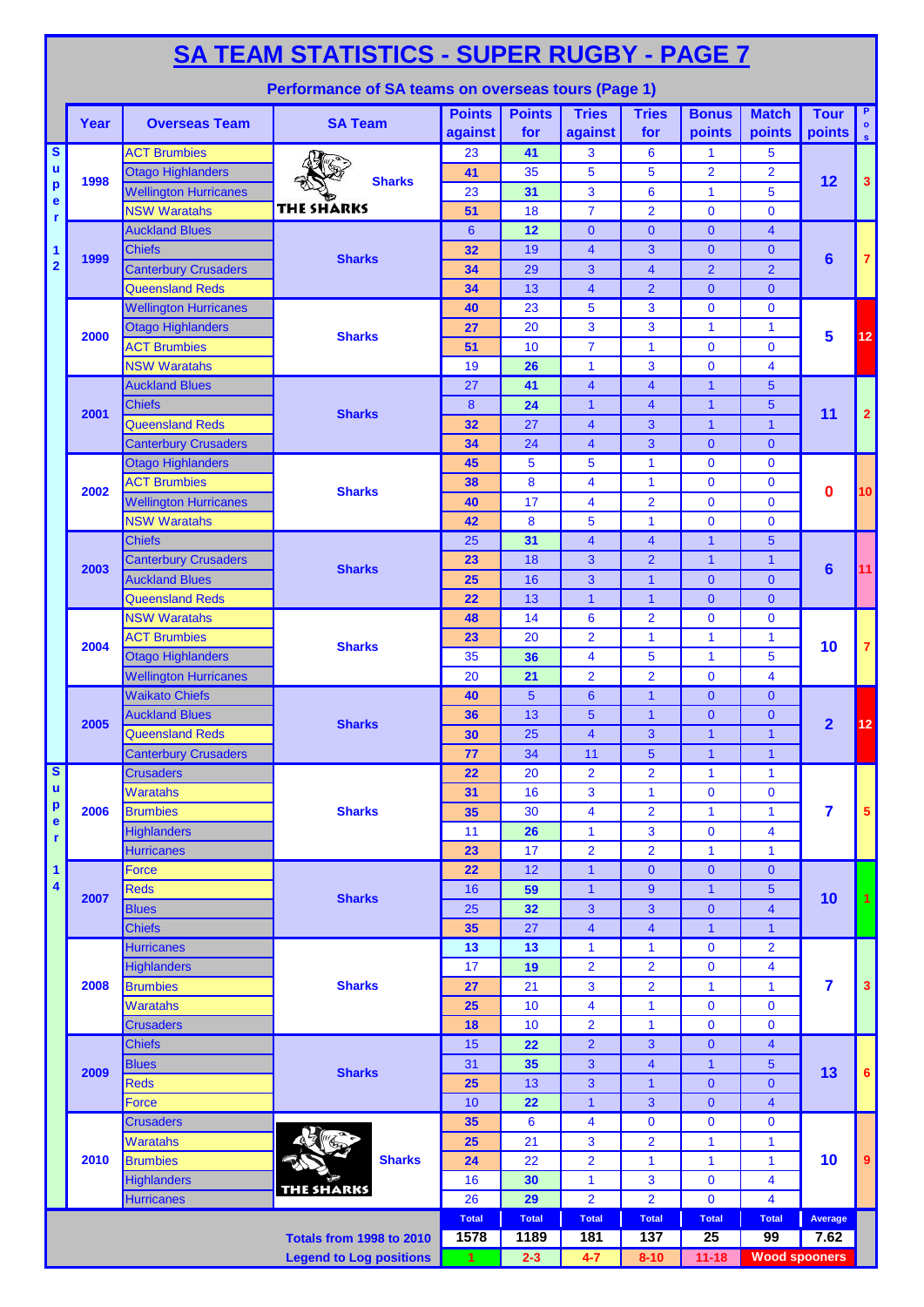|                                           | <b>SA TEAM STATISTICS - SUPER RUGBY - PAGE 8</b><br>Performance of SA teams on overseas tours (Page 2) |                                                |                                 |                          |                      |                                |                                  |                                  |                              |                       |                             |  |  |  |
|-------------------------------------------|--------------------------------------------------------------------------------------------------------|------------------------------------------------|---------------------------------|--------------------------|----------------------|--------------------------------|----------------------------------|----------------------------------|------------------------------|-----------------------|-----------------------------|--|--|--|
|                                           |                                                                                                        |                                                |                                 |                          |                      |                                |                                  |                                  |                              |                       | P                           |  |  |  |
|                                           | Year                                                                                                   | <b>Overseas Team</b>                           | <b>SA Team</b>                  | <b>Points</b><br>against | <b>Points</b><br>for | <b>Tries</b><br>against        | <b>Tries</b><br>for              | <b>Bonus</b><br>points           | <b>Match</b><br>points       | <b>Tour</b><br>points | $\bullet$<br>$\mathsf{I}$ s |  |  |  |
| $\overline{\mathbf{s}}$                   |                                                                                                        | Force                                          |                                 | 12                       | 39                   | $\mathbf{0}$                   | $5\phantom{1}$                   | $\overline{1}$                   | 5                            |                       |                             |  |  |  |
| $\mathbf{u}$<br>$\boldsymbol{\mathsf{p}}$ | 2011                                                                                                   | <b>Rebels</b>                                  | <b>Sharks</b>                   | 32                       | 34                   | $\overline{4}$                 | $\overline{4}$                   | $\overline{1}$                   | 5                            | 12                    | 6                           |  |  |  |
| e                                         |                                                                                                        | <b>Chiefs</b><br><b>Crusaders (Twickenham)</b> | <b>THE SHARKS</b>               | 15<br>44                 | 9<br>28              | $\mathbf{0}$<br>$\overline{5}$ | $\mathbf{0}$<br>$\overline{4}$   | $\overline{1}$<br>$\overline{1}$ | $\mathbf{1}$<br>$\mathbf{1}$ |                       |                             |  |  |  |
| r                                         |                                                                                                        | Waratahs                                       |                                 | 34                       | 30                   | $\overline{\mathbf{4}}$        | $\mathbf{3}$                     | $\mathbf{1}$                     | $\mathbf{1}$                 |                       |                             |  |  |  |
| R                                         |                                                                                                        | <b>Brumbies</b>                                |                                 | 26                       | 29                   | $\overline{2}$                 | 4                                | 1                                | 5                            |                       |                             |  |  |  |
| u                                         | 2012                                                                                                   | <b>Hurricanes</b>                              | <b>Sharks</b>                   | 42                       | 18                   | 6                              | $\overline{2}$                   | $\mathbf{0}$                     | $\mathbf 0$                  | 11                    | 6                           |  |  |  |
| $\boldsymbol{g}$                          |                                                                                                        | <b>Blues</b>                                   |                                 | 23                       | 29                   | $\overline{2}$                 | $\overline{4}$                   | $\mathbf{1}$                     | 5                            |                       |                             |  |  |  |
| $\mathbf b$<br>y                          |                                                                                                        | <b>Chiefs</b>                                  |                                 | 37                       | 29                   | $\overline{4}$                 | $\overline{4}$                   | $\overline{1}$                   | $\mathbf{1}$                 |                       |                             |  |  |  |
|                                           | 2013                                                                                                   | <b>Highlanders</b>                             | <b>Sharks</b>                   | 25                       | 22                   | 3                              | 3                                | $\mathbf{1}$                     | $\mathbf{1}$                 | 6                     | 8                           |  |  |  |
|                                           |                                                                                                        | <b>Reds</b>                                    |                                 | 32                       | 17                   | $\overline{\mathbf{4}}$        | $\overline{2}$                   | $\mathbf{0}$                     | $\mathbf{0}$                 |                       |                             |  |  |  |
|                                           |                                                                                                        | Force                                          |                                 | 13                       | 23                   | $\mathbf{1}$                   | $\overline{2}$                   | $\mathbf{0}$                     | $\overline{\mathbf{4}}$      |                       |                             |  |  |  |
|                                           |                                                                                                        | <b>Rebels</b>                                  |                                 | 16                       | 22                   | $\mathbf{1}$                   | $\mathbf{1}$                     | $\mathbf 0$                      | 4                            |                       |                             |  |  |  |
|                                           | 2014                                                                                                   | <b>Brumbies</b>                                | <b>Sharks</b>                   | 16<br>25                 | 9<br>30              | $\mathbf{1}$<br>$\mathbf{1}$   | $\mathbf 0$<br>3                 | $\mathbf{1}$<br>$\mathbf 0$      | 1<br>4                       | 13                    | $\mathbf{3}$                |  |  |  |
|                                           |                                                                                                        | <b>Crusaders</b><br><b>Blues</b>               |                                 | 23                       | 29                   | $\overline{2}$                 | $\overline{2}$                   | $\mathbf 0$                      | $\overline{\mathbf{4}}$      |                       |                             |  |  |  |
|                                           |                                                                                                        | Highlanders                                    |                                 | 48                       | 15                   | $\overline{7}$                 | $\overline{2}$                   | $\mathbf{0}$                     | $\mathbf{0}$                 |                       |                             |  |  |  |
|                                           |                                                                                                        | <b>Hurricanes</b>                              |                                 | 32                       | 24                   | $\overline{4}$                 | 3                                | $\mathbf{0}$                     | $\mathbf{0}$                 |                       |                             |  |  |  |
|                                           | 2015                                                                                                   | Waratahs                                       | <b>Sharks</b>                   | 33                       | 18                   | 3                              | $\overline{2}$                   | $\mathbf{0}$                     | $\mathbf{0}$                 | $\blacktriangleleft$  | 11                          |  |  |  |
|                                           |                                                                                                        | <b>Reds</b>                                    |                                 | 14                       | 21                   | $\overline{2}$                 | $\overline{2}$                   | $\mathbf{0}$                     | $\overline{4}$               |                       |                             |  |  |  |
|                                           |                                                                                                        | <b>Blues</b>                                   |                                 | 23                       | 18                   | $\overline{2}$                 | $\overline{2}$                   | $\mathbf{1}$                     | 1                            |                       |                             |  |  |  |
|                                           | 2016                                                                                                   | <b>Highlanders</b>                             | <b>Sharks</b>                   | 14                       | 15                   | $\mathbf{1}$                   | $\mathbf 0$                      | $\mathbf 0$                      | 4                            | 10                    | 8                           |  |  |  |
|                                           |                                                                                                        | <b>Chiefs</b>                                  |                                 | 24                       | 22                   | $\overline{2}$                 | 3                                | 1                                | 1                            |                       |                             |  |  |  |
|                                           |                                                                                                        | <b>Jaguares</b>                                |                                 | 22                       | 25                   | 3                              | $\mathbf{1}$                     | $\mathbf{0}$                     | 4                            |                       |                             |  |  |  |
|                                           |                                                                                                        | <b>Reds</b>                                    |                                 | 28                       | 26                   | $\overline{\mathbf{4}}$        | $\overline{2}$                   | $\mathbf{1}$                     | 1                            |                       |                             |  |  |  |
|                                           | 2017                                                                                                   | <b>Brumbies</b>                                | <b>Sharks</b>                   | 22                       | 27                   | 3                              | $\overline{2}$                   | $\mathbf{0}$                     | $\overline{\mathbf{4}}$      | 14                    | 8                           |  |  |  |
|                                           |                                                                                                        | Jaguares                                       |                                 | 25                       | 33                   | 3                              | 3                                | $\mathbf{0}$                     | $\overline{\mathbf{4}}$      |                       |                             |  |  |  |
|                                           |                                                                                                        | <b>Sunwolves</b>                               |                                 | 17                       | 38<br>17             | $\overline{2}$                 | $6\phantom{1}6$                  | $\overline{1}$                   | 5                            |                       |                             |  |  |  |
|                                           |                                                                                                        | <b>Brumbies</b><br><b>Rebels</b>               |                                 | 24<br>46                 | 14                   | $\overline{2}$<br>6            | $\overline{2}$<br>$\overline{2}$ | $\mathbf{1}$<br>$\mathbf{0}$     | 1<br>0                       |                       |                             |  |  |  |
|                                           | 2018                                                                                                   | <b>Blues</b>                                   | <b>Sharks</b>                   | 40                       | 63                   | 6                              | 6                                | $\mathbf 0$                      | 4                            | 6                     | $\bf{8}$                    |  |  |  |
|                                           |                                                                                                        | <b>Hurricanes</b>                              |                                 | 38                       | 37                   | 4                              | 4                                | $\mathbf{1}$                     | 1                            |                       |                             |  |  |  |
|                                           |                                                                                                        | <b>Jaquares</b>                                |                                 | 29                       | 13                   | $\overline{4}$                 | $\mathbf{1}$                     | $\mathbf{0}$                     | $\overline{0}$               |                       |                             |  |  |  |
|                                           |                                                                                                        | <b>Sunwolves</b>                               |                                 | 10                       | 45                   | 1                              | $6\phantom{1}$                   | $\mathbf{1}$                     | 5                            |                       |                             |  |  |  |
|                                           |                                                                                                        | <b>Waratahs</b>                                |                                 | 15                       | 23                   | $\overline{2}$                 | $\overline{2}$                   | $\mathbf{0}$                     | $\overline{\mathbf{4}}$      |                       |                             |  |  |  |
|                                           | 2019                                                                                                   | <b>Crusaders</b>                               | <b>Sharks</b>                   | 21                       | 21                   | 3                              | $\mathbf{0}$                     | $\mathbf{0}$                     | $\overline{2}$               | 12                    | 6                           |  |  |  |
|                                           |                                                                                                        | <b>Chiefs</b>                                  |                                 | 29                       | 23                   | $\overline{\mathbf{4}}$        | $\overline{2}$                   | $\mathbf{1}$                     | $\mathbf{1}$                 |                       |                             |  |  |  |
|                                           |                                                                                                        | <b>Jaguares</b>                                |                                 | 34                       | $\overline{7}$       | $5\phantom{1}$                 | $\overline{1}$                   | $\mathbf{0}$                     | $\overline{0}$               |                       |                             |  |  |  |
|                                           |                                                                                                        |                                                |                                 |                          |                      |                                |                                  |                                  |                              |                       |                             |  |  |  |
|                                           | 2020                                                                                                   |                                                | <b>Sharks</b>                   |                          |                      |                                |                                  |                                  |                              | 0                     |                             |  |  |  |
|                                           |                                                                                                        |                                                |                                 |                          |                      |                                |                                  |                                  |                              |                       |                             |  |  |  |
|                                           |                                                                                                        |                                                |                                 |                          |                      |                                |                                  |                                  |                              |                       |                             |  |  |  |
|                                           |                                                                                                        |                                                |                                 |                          |                      |                                |                                  |                                  |                              |                       |                             |  |  |  |
|                                           | 2021                                                                                                   |                                                | <b>Sharks</b>                   |                          |                      |                                |                                  |                                  |                              | $\bf{0}$              |                             |  |  |  |
|                                           |                                                                                                        |                                                |                                 |                          |                      |                                |                                  |                                  |                              |                       |                             |  |  |  |
|                                           |                                                                                                        |                                                |                                 |                          |                      |                                |                                  |                                  |                              |                       |                             |  |  |  |
|                                           | 2022                                                                                                   |                                                | <b>Sharks</b>                   |                          |                      |                                |                                  |                                  |                              | $\mathbf 0$           |                             |  |  |  |
|                                           |                                                                                                        |                                                |                                 |                          |                      |                                |                                  |                                  |                              |                       |                             |  |  |  |
|                                           |                                                                                                        |                                                |                                 |                          |                      |                                |                                  |                                  |                              |                       |                             |  |  |  |
|                                           |                                                                                                        |                                                |                                 |                          |                      |                                |                                  |                                  |                              |                       |                             |  |  |  |
|                                           | 2023                                                                                                   |                                                | <b>Sharks</b>                   |                          |                      |                                |                                  |                                  |                              | 0                     |                             |  |  |  |
|                                           |                                                                                                        |                                                |                                 |                          |                      |                                |                                  |                                  |                              |                       |                             |  |  |  |
|                                           |                                                                                                        |                                                |                                 | <b>Total</b>             | <b>Total</b>         | <b>Total</b>                   | <b>Total</b>                     | <b>Total</b>                     | <b>Total</b>                 | Average               |                             |  |  |  |
|                                           |                                                                                                        |                                                | <b>Totals from 1998 to 2013</b> | 2581                     | 2131                 | 294                            | 234                              | 43                               | 187                          | 8.50                  |                             |  |  |  |
|                                           |                                                                                                        |                                                | <b>Legend to Log positions</b>  | 1                        | $2 - 3$              | $4 - 7$                        | $8 - 10$                         | $11 - 18$                        | <b>Wood spooners</b>         |                       |                             |  |  |  |
|                                           |                                                                                                        |                                                |                                 |                          |                      |                                |                                  |                                  |                              |                       |                             |  |  |  |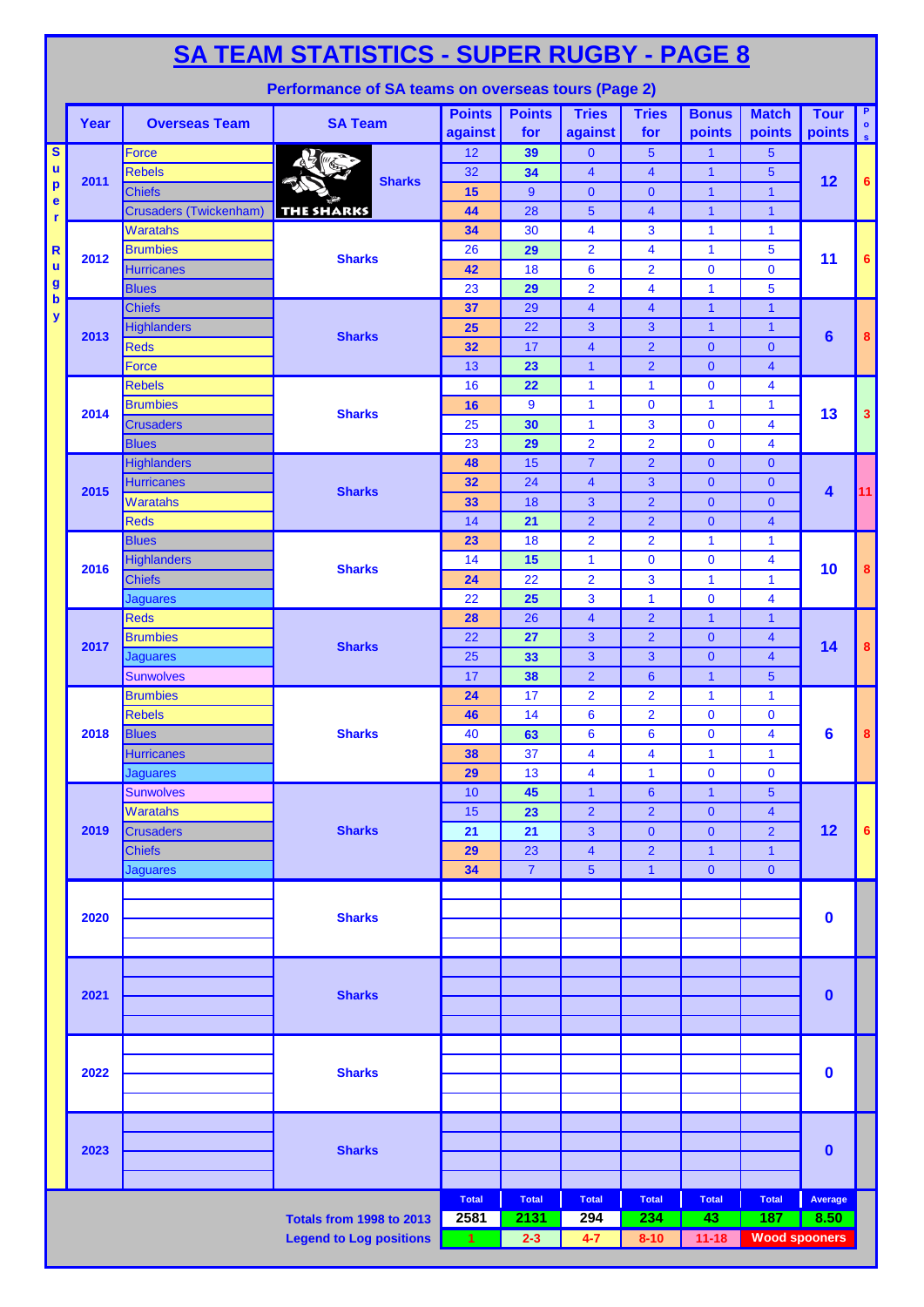|                              | <b>SA TEAM STATISTICS - SUPER RUGBY - PAGE 9</b><br>Performance of SA teams on overseas tours (Page 3) |                                                          |                                 |                          |                      |                                  |                               |                              |                                  |                                |                 |  |  |  |
|------------------------------|--------------------------------------------------------------------------------------------------------|----------------------------------------------------------|---------------------------------|--------------------------|----------------------|----------------------------------|-------------------------------|------------------------------|----------------------------------|--------------------------------|-----------------|--|--|--|
|                              |                                                                                                        |                                                          |                                 |                          |                      |                                  |                               |                              |                                  |                                | P.              |  |  |  |
|                              | Year                                                                                                   | <b>Overseas Team</b>                                     | <b>SA Team</b>                  | <b>Points</b><br>against | <b>Points</b><br>for | <b>Tries</b><br>against          | <b>Tries</b><br>for           | <b>Bonus</b><br>points       | <b>Match</b><br>points           | <b>Tour</b><br>$\text{points}$ |                 |  |  |  |
| S                            |                                                                                                        | <b>Queensland Reds</b>                                   |                                 | 19                       | 14                   | 1                                | $\overline{2}$                | $\mathbf{1}$                 | $\mathbf{1}$                     |                                |                 |  |  |  |
| u                            | 1998                                                                                                   | <b>Canterbury Crusaders</b>                              | <b>Stormers</b>                 | 37                       | 25                   | 3                                | 3                             | $\mathbf{0}$                 | $\bf{0}$                         | $\overline{2}$                 | 9               |  |  |  |
| p<br>e                       |                                                                                                        | <b>Auckland Blues</b>                                    |                                 | 74                       | 28                   | 11                               | $\overline{\mathbf{4}}$       | $\mathbf{1}$                 | $\mathbf{1}$                     |                                |                 |  |  |  |
| r                            |                                                                                                        | <b>Chiefs</b>                                            | $\oplus$ Investec               | 26                       | $\overline{7}$       | $\overline{2}$                   | $\mathbf{1}$                  | $\mathbf{0}$                 | $\overline{0}$                   |                                |                 |  |  |  |
|                              |                                                                                                        | <b>Wellington Hurricanes</b>                             |                                 | 22                       | 24                   | 3                                | $\overline{2}$                | $\mathbf{0}$                 | $\overline{4}$                   |                                |                 |  |  |  |
| 1                            | 1999                                                                                                   | Otago Highlanders                                        | <b>Stormers</b>                 | 46                       | 14                   | 8                                | $\mathbf{1}$                  | $\mathbf{0}$                 | $\overline{0}$                   | 8                              | $\overline{2}$  |  |  |  |
| $\overline{2}$               |                                                                                                        | <b>ACT Brumbies</b><br><b>NSW Waratahs</b>               |                                 | 37                       | 15<br>28             | 5 <sup>5</sup><br>$\overline{2}$ | $\overline{2}$<br>3           | $\mathbf{0}$<br>$\Omega$     | $\overline{0}$<br>$\overline{4}$ |                                |                 |  |  |  |
|                              |                                                                                                        | <b>Canterbury Crusaders</b>                              |                                 | 18<br>47                 | 31                   | $6\phantom{1}6$                  | $\overline{\mathbf{4}}$       | $\mathbf 1$                  | $\mathbf{1}$                     |                                |                 |  |  |  |
|                              |                                                                                                        | <b>Chiefs</b>                                            |                                 | 25                       | 28                   | 3                                | 3                             | $\mathbf{0}$                 | 4                                |                                |                 |  |  |  |
|                              | 2000                                                                                                   | <b>Auckland Blues</b>                                    | <b>Stormers</b>                 | 18                       | 39                   | $\overline{2}$                   | 5                             | $\mathbf{1}$                 | 5                                | 10                             | 5 <sub>5</sub>  |  |  |  |
|                              |                                                                                                        | <b>Queensland Reds</b>                                   |                                 | 37                       | 24                   | $\overline{4}$                   | 3                             | $\mathbf 0$                  | $\mathbf{0}$                     |                                |                 |  |  |  |
|                              |                                                                                                        | <b>NSW Waratahs</b>                                      |                                 | 35                       | $\overline{7}$       | $\overline{4}$                   | $\mathbf{1}$                  | $\mathbf{0}$                 | $\mathbf{0}$                     |                                |                 |  |  |  |
|                              | 2001                                                                                                   | <b>Wellington Hurricanes</b>                             | <b>Stormers</b>                 | 15                       | 27                   | $\overline{2}$                   | 3                             | $\mathbf{0}$                 | $\overline{4}$                   | 5                              | $\overline{7}$  |  |  |  |
|                              |                                                                                                        | <b>Otago Highlanders</b>                                 |                                 | 24                       | 23                   | $\overline{2}$                   | $\overline{2}$                | $\mathbf{1}$                 | $\mathbf{1}$                     |                                |                 |  |  |  |
|                              |                                                                                                        | <b>ACT Brumbies</b>                                      |                                 | 40                       | 25                   | $\overline{\mathbf{4}}$          | $\overline{1}$                | $\mathbf{0}$                 | $\Omega$                         |                                |                 |  |  |  |
|                              |                                                                                                        | <b>Queensland Reds</b>                                   |                                 | 49                       | 46                   | 6                                | 5                             | $\overline{2}$               | $\overline{2}$                   |                                |                 |  |  |  |
|                              | 2002                                                                                                   | <b>Canterbury Crusaders</b>                              | <b>Stormers</b>                 | 41                       | 21                   | $\overline{4}$                   | 3                             | $\mathbf{0}$                 | $\mathbf 0$                      | 7                              | $\overline{7}$  |  |  |  |
|                              |                                                                                                        | <b>Chiefs</b>                                            |                                 | 33                       | 45                   | 4                                | $6\phantom{1}6$               | $\mathbf{1}$                 | 5                                |                                |                 |  |  |  |
|                              |                                                                                                        | <b>Auckland Blues</b>                                    |                                 | 25                       | $6\phantom{1}6$      | 3                                | $\mathbf 0$                   | $\mathbf 0$                  | $\mathbf 0$                      |                                |                 |  |  |  |
|                              |                                                                                                        | <b>Otago Highlanders</b><br><b>Wellington Hurricanes</b> |                                 | 41<br>33                 | 17<br>18             | 6<br>$\overline{5}$              | 3<br>$\overline{2}$           | $\mathbf{0}$<br>$\mathbf{0}$ | $\mathbf{0}$<br>$\mathbf{0}$     |                                |                 |  |  |  |
|                              | 2003                                                                                                   | <b>ACT Brumbies</b>                                      | <b>Stormers</b>                 | 37                       | 22                   | $\overline{5}$                   | 3                             | $\mathbf{0}$                 | $\mathbf{0}$                     | 5                              | 9               |  |  |  |
|                              |                                                                                                        | <b>NSW Waratahs</b>                                      |                                 | 29                       | 39                   | $\overline{4}$                   | $5\phantom{1}$                | $\mathbf{1}$                 | 5                                |                                |                 |  |  |  |
|                              |                                                                                                        | <b>Queensland Reds</b>                                   |                                 | 20                       | 21                   | 3                                | $\overline{2}$                | $\mathbf 0$                  | 4                                |                                |                 |  |  |  |
|                              |                                                                                                        | <b>Auckland Blues</b>                                    |                                 | 23                       | 51                   | 3                                | 8                             | $\mathbf{1}$                 | 5                                |                                |                 |  |  |  |
|                              | 2004                                                                                                   | <b>Chiefs</b>                                            | <b>Stormers</b>                 | 29                       | 14                   | $\overline{\mathbf{4}}$          | $\overline{2}$                | $\mathbf{0}$                 | $\mathbf 0$                      | 9                              | 3               |  |  |  |
|                              |                                                                                                        | <b>Canterbury Crusaders</b>                              |                                 | 24                       | 9                    | $\overline{2}$                   | $\bf{0}$                      | $\mathbf{0}$                 | $\overline{0}$                   |                                |                 |  |  |  |
|                              |                                                                                                        | <b>Otago Highlanders</b>                                 |                                 | 16                       | 16                   | 1                                | $\overline{2}$                | $\mathbf{0}$                 | $\overline{2}$                   |                                |                 |  |  |  |
|                              | 2005                                                                                                   | <b>ACT Brumbies</b>                                      | <b>Stormers</b>                 | 22                       | 19                   | 3                                | 3                             | $\mathbf{1}$                 | $\mathbf{1}$                     | 4                              | 9               |  |  |  |
|                              |                                                                                                        | <b>NSW Waratahs</b>                                      |                                 | 25                       | 10                   | 3                                | $\mathbf{1}$                  | $\mathbf{0}$                 | $\mathbf{0}$                     |                                |                 |  |  |  |
|                              |                                                                                                        | <b>Wellington Hurricanes</b>                             |                                 | 12                       | 9                    | $\overline{0}$                   | $\mathbf{0}$                  | $\mathbf{1}$                 | $\mathbf{1}$                     |                                |                 |  |  |  |
| $\overline{\mathbf{s}}$<br>u |                                                                                                        | Force                                                    |                                 | 25                       | 26                   | 3                                | 4                             | 1                            | 5                                |                                |                 |  |  |  |
| p                            | 2006                                                                                                   | <b>Blues</b><br><b>Chiefs</b>                            | <b>Stormers</b>                 | 32<br>30                 | 15<br>20             | 4<br>3                           | $\mathbf 0$<br>$\overline{2}$ | $\mathbf{0}$<br>$\mathbf{0}$ | $\mathbf{0}$<br>$\mathbf{0}$     | $\boldsymbol{9}$               | 11              |  |  |  |
| e                            |                                                                                                        | <b>Reds</b>                                              |                                 | 20                       | 24                   | 3                                | 3                             | $\mathbf{0}$                 | $\overline{\mathbf{4}}$          |                                |                 |  |  |  |
| r                            |                                                                                                        | <b>Highlanders</b>                                       |                                 | 35                       | 24                   | $\overline{\mathbf{4}}$          | $\overline{\mathbf{4}}$       | $\mathbf{1}$                 | $\mathbf{1}$                     |                                |                 |  |  |  |
| 1                            |                                                                                                        | <b>Hurricanes</b>                                        |                                 | 17                       | 30                   | $\overline{2}$                   | $\overline{\mathbf{4}}$       | $\mathbf{1}$                 | 5                                |                                |                 |  |  |  |
| 4                            | 2007                                                                                                   | <b>Brumbies</b>                                          | <b>Stormers</b>                 | 26                       | 13                   | 3                                | $\mathbf{1}$                  | $\mathbf{0}$                 | $\mathbf{0}$                     | 10                             | 10 <sup>1</sup> |  |  |  |
|                              |                                                                                                        | <b>Waratahs</b>                                          |                                 | 10                       | 16                   | $\mathbf{1}$                     | $\mathbf{1}$                  | $\mathbf{0}$                 | $\overline{4}$                   |                                |                 |  |  |  |
|                              |                                                                                                        | <b>Crusaders</b>                                         |                                 | 36                       | 11                   | $\overline{4}$                   | $\mathbf{1}$                  | $\mathbf{0}$                 | $\overline{0}$                   |                                |                 |  |  |  |
|                              |                                                                                                        | <b>Reds</b>                                              |                                 | 16                       | 34                   | $\overline{2}$                   | 4                             | $\mathbf{1}$                 | 5                                |                                |                 |  |  |  |
|                              | 2008                                                                                                   | <b>Chiefs</b>                                            | <b>Stormers</b>                 | 26                       | 35                   | $\overline{2}$                   | $\overline{4}$                | $\mathbf{1}$                 | 5                                | 16                             | 5 <sup>5</sup>  |  |  |  |
|                              |                                                                                                        | <b>Blues</b>                                             |                                 | 17                       | 14                   | $\mathbf{1}$                     | $\mathbf{1}$                  | $\mathbf{1}$                 | $\mathbf{1}$                     |                                |                 |  |  |  |
|                              |                                                                                                        | Force                                                    |                                 | 16                       | 32<br>$\overline{7}$ | $\overline{2}$                   | 4                             | $\mathbf{1}$                 | 5                                |                                |                 |  |  |  |
|                              |                                                                                                        | <b>Crusaders</b><br><b>Waratahs</b>                      |                                 | 11<br>12                 | $6\phantom{1}6$      | 1<br>$\overline{2}$              | $\mathbf{1}$<br>$\mathbf{0}$  | $\mathbf{1}$<br>$\mathbf{1}$ | $\mathbf{1}$<br>$\mathbf{1}$     |                                |                 |  |  |  |
|                              | 2009                                                                                                   | <b>Brumbies</b>                                          | <b>Stormers</b>                 | 17                       | 10                   | 1                                | $\mathbf{1}$                  | $\mathbf{1}$                 | $\mathbf{1}$                     | $\overline{7}$                 | 10              |  |  |  |
|                              |                                                                                                        | <b>Hurricanes</b>                                        |                                 | 34                       | 11                   | $\overline{\mathbf{4}}$          | $\mathbf{1}$                  | $\mathbf{0}$                 | $\mathbf{0}$                     |                                |                 |  |  |  |
|                              |                                                                                                        | <b>Highlanders</b>                                       |                                 | 11                       | 18                   | $\mathbf{1}$                     | $\overline{2}$                | $\mathbf{0}$                 | $\overline{4}$                   |                                |                 |  |  |  |
|                              |                                                                                                        | <b>Force</b>                                             |                                 | 16                       | 15                   | 1                                | $\bf{0}$                      | 1                            | $\mathbf{1}$                     |                                |                 |  |  |  |
|                              | 2010                                                                                                   | <b>Blues</b>                                             | STORMERS<br><b>Stormers</b>     | 21                       | 22                   | 3                                | 3                             | $\mathbf{0}$                 | $\overline{4}$                   | 11                             | $\overline{2}$  |  |  |  |
|                              |                                                                                                        | <b>Chiefs</b>                                            |                                 | 15                       | 49                   | $\overline{2}$                   | $6\phantom{1}6$               | 1                            | 5                                |                                |                 |  |  |  |
|                              |                                                                                                        | <b>Reds</b>                                              | <b>EDAYA</b>                    | 16                       | 13                   | $\mathbf{1}$                     | $\mathbf{1}$                  | $\mathbf{1}$                 | $\mathbf{1}$                     |                                |                 |  |  |  |
|                              |                                                                                                        |                                                          |                                 | <b>Total</b>             | <b>Total</b>         | <b>Total</b>                     | <b>Total</b>                  | <b>Total</b>                 | <b>Total</b>                     | Average                        |                 |  |  |  |
|                              |                                                                                                        |                                                          | <b>Totals from 1998 to 2010</b> | 1438                     | 1167<br>$2 - 3$      | 168                              | 133                           | 25                           | 103                              | 7.92                           |                 |  |  |  |
|                              |                                                                                                        |                                                          | <b>Legend to Log positions</b>  | 1                        |                      | $4 - 7$                          | $8 - 10$                      | $11 - 18$                    | <b>Wood spooners</b>             |                                |                 |  |  |  |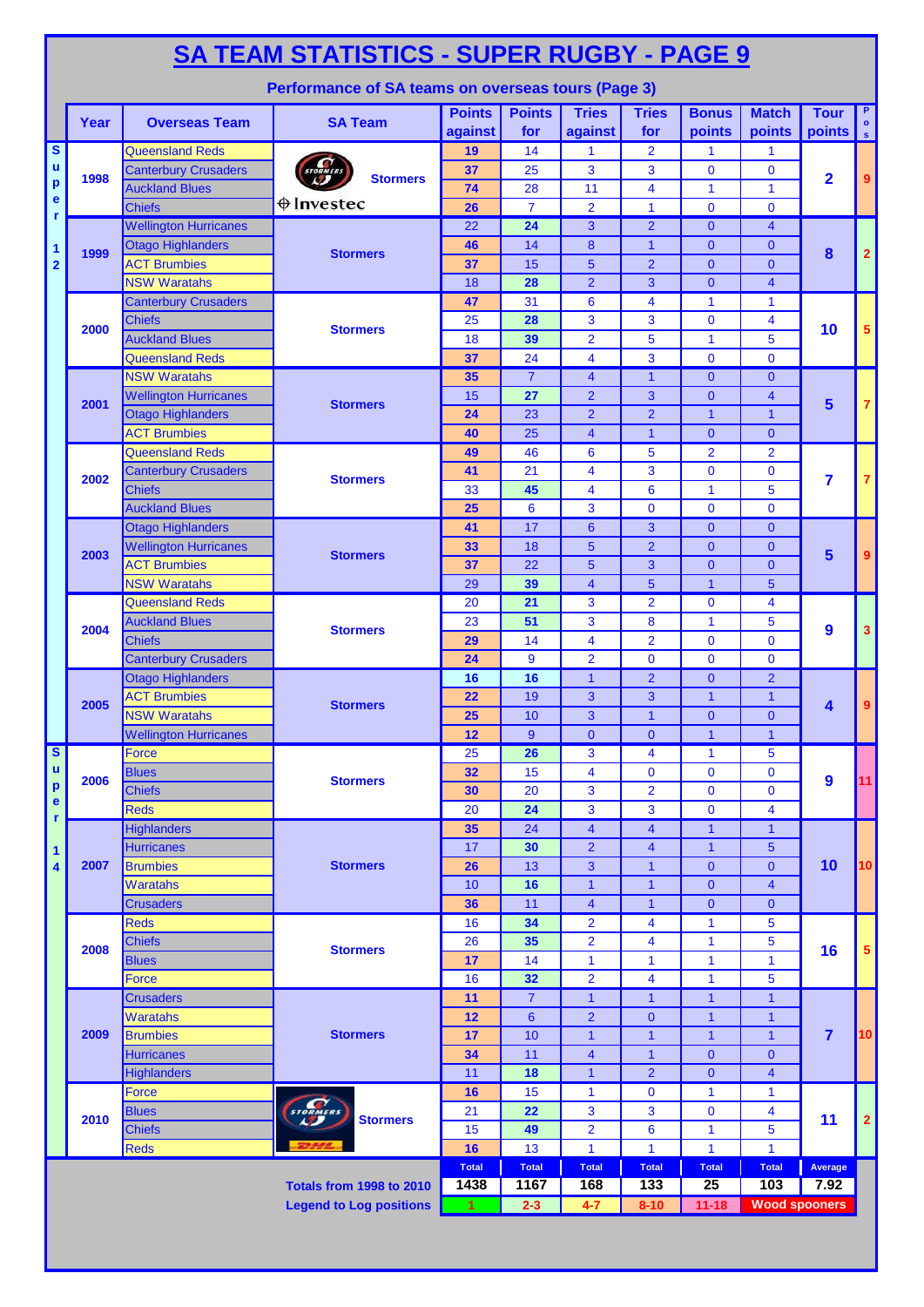|                                          | SA TEAM STATISTICS - SUPER RUGBY - PAGE 10<br>Performance of SA teams on overseas tours (Page 4) |                                        |                                |                       |                |                      |                                           |                              |                                         |                              |                |  |  |
|------------------------------------------|--------------------------------------------------------------------------------------------------|----------------------------------------|--------------------------------|-----------------------|----------------|----------------------|-------------------------------------------|------------------------------|-----------------------------------------|------------------------------|----------------|--|--|
|                                          |                                                                                                  |                                        |                                | <b>Points</b>         | <b>Points</b>  | <b>Tries</b>         | <b>Tries</b>                              | <b>Bonus</b>                 | <b>Match</b>                            | <b>Tour</b>                  | P.             |  |  |
|                                          | Year                                                                                             | <b>Overseas Team</b>                   | <b>SA Team</b>                 | against               | for            | against              | for                                       | points                       | points                                  | $\overline{\mathsf{points}}$ | $\bullet$      |  |  |
| $\overline{\mathbf{s}}$                  |                                                                                                  | <b>Chiefs</b>                          |                                | 30                    | 23             | 3                    | $\overline{2}$                            | $\mathbf{1}$                 | $\mathbf{1}$                            |                              |                |  |  |
| $\mathbf u$<br>$\boldsymbol{\mathsf{p}}$ | 2011                                                                                             | <b>Blues</b>                           | STORMERS<br><b>Stormers</b>    | 26                    | 28             | $\overline{2}$       | $\overline{\mathbf{3}}$                   | $\mathbf{0}$                 | 4                                       | 14                           | $\overline{2}$ |  |  |
| e                                        |                                                                                                  | <b>Brumbies</b>                        |                                | 3                     | 16             | $\mathbf{0}$         | $\mathbf{1}$                              | $\mathbf{0}$                 | $\overline{4}$                          |                              |                |  |  |
| $\mathbf{r}$                             |                                                                                                  | <b>Rebels</b>                          | <b>BHL</b>                     | 3                     | 40             | $\mathbf{0}$         | $5\phantom{1}$                            | $\mathbf{1}$                 | 5                                       |                              |                |  |  |
| $\mathbf R$                              |                                                                                                  | <b>Highlanders</b><br><b>Crusaders</b> |                                | $6\phantom{1}6$<br>31 | 21<br>24       | $\mathbf 0$<br>1     | $\overline{2}$<br>$\overline{2}$          | $\mathbf 0$<br>$\mathbf{1}$  | $\overline{\mathbf{4}}$<br>$\mathbf{1}$ |                              |                |  |  |
| ū                                        | 2012                                                                                             | <b>Reds</b>                            | <b>Stormers</b>                | 13                    | 23             | $\mathbf{1}$         | $\overline{2}$                            | $\mathbf{0}$                 | $\overline{\mathbf{4}}$                 | 13                           | 1              |  |  |
| $\boldsymbol{g}$                         |                                                                                                  | <b>Force</b>                           |                                | $\mathbf{3}$          | 17             | $\mathbf 0$          | $\overline{2}$                            | $\mathbf 0$                  | $\overline{\mathbf{4}}$                 |                              |                |  |  |
| $\boldsymbol{\mathsf{b}}$                |                                                                                                  | <b>Hurricanes</b>                      |                                | 16                    | 18             | $\overline{2}$       | $\overline{2}$                            | $\mathbf{0}$                 | $\overline{\mathbf{4}}$                 |                              |                |  |  |
| y                                        |                                                                                                  | <b>Blues</b>                           |                                | 18                    | 17             | $\mathbf{0}$         | $\overline{2}$                            | $\mathbf{1}$                 | $\mathbf{1}$                            |                              |                |  |  |
|                                          | 2013                                                                                             | <b>Waratahs</b>                        | <b>Stormers</b>                | 21                    | 15             | $\overline{2}$       | $\mathbf 0$                               | $\mathbf{1}$                 | $\overline{1}$                          | $6\phantom{1}$               | $\overline{7}$ |  |  |
|                                          |                                                                                                  | <b>Rebels</b>                          |                                | 30                    | 21             | 3                    | 3                                         | $\overline{0}$               | $\mathbf{0}$                            |                              |                |  |  |
|                                          |                                                                                                  | <b>Crusaders</b>                       |                                | 14                    | 13             | 1                    | $\mathbf{1}$                              | 1                            | 1                                       |                              |                |  |  |
|                                          | 2014                                                                                             | <b>Chiefs</b>                          | <b>Stormers</b>                | 36                    | 20             | $\overline{5}$       | $\overline{2}$                            | $\mathbf 0$                  | $\mathbf 0$                             | $\overline{\mathbf{2}}$      | 11             |  |  |
|                                          |                                                                                                  | <b>Brumbies</b>                        |                                | 25                    | 15             | 3                    | $\overline{2}$                            | $\mathbf 0$                  | $\mathbf 0$                             |                              |                |  |  |
|                                          |                                                                                                  | <b>Reds</b>                            |                                | 22                    | 17             | 1                    | $\overline{2}$                            | 1                            | $\mathbf{1}$                            |                              |                |  |  |
|                                          |                                                                                                  | Highlanders<br><b>Hurricanes</b>       |                                | 39<br>25              | 21<br>20       | $5\phantom{.0}$<br>3 | 3<br>$\overline{2}$                       | $\mathbf{0}$<br>$\mathbf{1}$ | $\mathbf{0}$<br>$\mathbf{1}$            |                              |                |  |  |
|                                          | 2015                                                                                             | <b>Waratahs</b>                        | <b>Stormers</b>                | 18                    | 32             | $\overline{2}$       | $\overline{4}$                            | $\mathbf{1}$                 | 5                                       | 10                           | 3              |  |  |
|                                          |                                                                                                  | Force                                  |                                | $6\phantom{1}6$       | 13             | $\mathbf{0}$         | $\mathbf{1}$                              | $\mathbf{0}$                 | $\overline{4}$                          |                              |                |  |  |
|                                          |                                                                                                  | <b>Jaguares</b>                        |                                | 8                     | 13             | 1                    | $\mathbf{1}$                              | $\mathbf 0$                  | 4                                       |                              |                |  |  |
|                                          |                                                                                                  | <b>Sunwolves</b>                       |                                | 17                    | 17             | $\mathbf{1}$         | $\overline{2}$                            | $\overline{2}$               | $\overline{2}$                          |                              |                |  |  |
|                                          | 2016                                                                                             | <b>Rebels</b>                          | <b>Stormers</b>                | 31                    | 57             | 4                    | $\overline{7}$                            | $\mathbf{1}$                 | 5                                       | 16                           | 3              |  |  |
|                                          |                                                                                                  | <b>Force</b>                           |                                | $\overline{3}$        | 22             | $\mathbf 0$          | 3                                         | $\mathbf{1}$                 | 5                                       |                              |                |  |  |
|                                          | 2017                                                                                             | <b>Sunwolves</b>                       |                                | 31                    | 44             | $\overline{4}$       | 6                                         | $\overline{0}$               | $\overline{4}$                          |                              |                |  |  |
|                                          |                                                                                                  | <b>Crusaders</b>                       | <b>Stormers</b>                | 57                    | 24             | 8                    | 3                                         | $\mathbf{0}$                 | $\mathbf{0}$                            | 4                            | $\mathbf{3}$   |  |  |
|                                          |                                                                                                  | <b>Highlanders</b>                     |                                | 57                    | 14             | 9                    | $\overline{2}$                            | $\mathbf{0}$                 | $\mathbf{0}$                            |                              |                |  |  |
|                                          |                                                                                                  | <b>Hurricanes</b>                      |                                | 41                    | 22             | $\overline{7}$       | $\mathbf{1}$                              | $\mathbf{0}$                 | $\mathbf 0$                             |                              |                |  |  |
|                                          |                                                                                                  | <b>Waratahs</b>                        |                                | 34                    | 27             | 4                    | 3                                         | 1                            | 1                                       | $\overline{\mathbf{2}}$      |                |  |  |
|                                          | 2018                                                                                             | <b>Crusaders</b><br><b>Highlanders</b> | <b>Stormers</b>                | 45<br>33              | 28<br>15       | $\overline{7}$<br>5  | $\overline{\mathbf{4}}$<br>$\overline{2}$ | $\mathbf 0$<br>$\mathbf{0}$  | $\mathbf 0$<br>$\bf{0}$                 |                              | 11             |  |  |
|                                          |                                                                                                  | <b>Sunwolves</b>                       |                                | 26                    | 23             | $\overline{2}$       | 3                                         | $\mathbf{1}$                 | $\mathbf{1}$                            |                              |                |  |  |
|                                          |                                                                                                  | <b>Jaguares</b>                        |                                | 25                    | 14             | 3                    | $\overline{2}$                            | $\mathbf 0$                  | $\mathbf 0$                             |                              |                |  |  |
|                                          |                                                                                                  | <b>Hurricanes</b>                      |                                | 34                    | 28             | 5                    | 3                                         | $\mathbf{1}$                 | $\overline{1}$                          |                              |                |  |  |
|                                          |                                                                                                  | <b>Blues</b>                           |                                | 24                    | $\overline{9}$ | 3                    | $\mathbf{0}$                              | $\mathbf{0}$                 | $\mathbf{0}$                            |                              |                |  |  |
|                                          | 2019                                                                                             | <b>Reds</b>                            | <b>Stormers</b>                | 24                    | 12             | 3                    | $\overline{2}$                            | $\mathbf{0}$                 | $\mathbf{0}$                            | $6\phantom{1}6$              | 10             |  |  |
|                                          |                                                                                                  | <b>Rebels</b>                          |                                | 24                    | 41             | 3                    | $\overline{5}$                            | $\mathbf{0}$                 | $\overline{\mathbf{4}}$                 |                              |                |  |  |
|                                          |                                                                                                  | <b>Jaguares</b>                        |                                | 30                    | 25             | 3                    | $\overline{\mathbf{1}}$                   | $\mathbf{1}$                 | $\mathbf{1}$                            |                              |                |  |  |
|                                          |                                                                                                  |                                        |                                |                       |                |                      |                                           |                              |                                         |                              |                |  |  |
|                                          | 2020                                                                                             |                                        | <b>Stormers</b>                |                       |                |                      |                                           |                              |                                         | $\bf{0}$                     |                |  |  |
|                                          |                                                                                                  |                                        |                                |                       |                |                      |                                           |                              |                                         |                              |                |  |  |
|                                          |                                                                                                  |                                        |                                |                       |                |                      |                                           |                              |                                         |                              |                |  |  |
|                                          |                                                                                                  |                                        |                                |                       |                |                      |                                           |                              |                                         |                              |                |  |  |
|                                          | 2021                                                                                             |                                        | <b>Stormers</b>                |                       |                |                      |                                           |                              |                                         | $\bf{0}$                     |                |  |  |
|                                          |                                                                                                  |                                        |                                |                       |                |                      |                                           |                              |                                         |                              |                |  |  |
|                                          |                                                                                                  |                                        |                                |                       |                |                      |                                           |                              |                                         |                              |                |  |  |
|                                          | 2022                                                                                             |                                        | <b>Stormers</b>                |                       |                |                      |                                           |                              |                                         | $\bf{0}$                     |                |  |  |
|                                          |                                                                                                  |                                        |                                |                       |                |                      |                                           |                              |                                         |                              |                |  |  |
|                                          |                                                                                                  |                                        |                                |                       |                |                      |                                           |                              |                                         |                              |                |  |  |
|                                          |                                                                                                  |                                        |                                |                       |                |                      |                                           |                              |                                         |                              |                |  |  |
|                                          | 2023                                                                                             |                                        | <b>Stormers</b>                |                       |                |                      |                                           |                              |                                         | $\bf{0}$                     |                |  |  |
|                                          |                                                                                                  |                                        |                                |                       |                |                      |                                           |                              |                                         |                              |                |  |  |
|                                          |                                                                                                  |                                        |                                | <b>Total</b>          | <b>Total</b>   | <b>Total</b>         | <b>Total</b>                              | <b>Total</b>                 | <b>Total</b>                            | Average                      |                |  |  |
|                                          |                                                                                                  |                                        | Totals from 1998 to 2019       | 2367                  | 2016           | 274                  | 226                                       | 42                           | 176                                     | 8.00                         |                |  |  |
|                                          |                                                                                                  |                                        | <b>Legend to Log positions</b> | $\mathbf{1}$          | $2 - 3$        | $4 - 7$              | $8 - 10$                                  | $11 - 18$                    | <b>Wood spooners</b>                    |                              |                |  |  |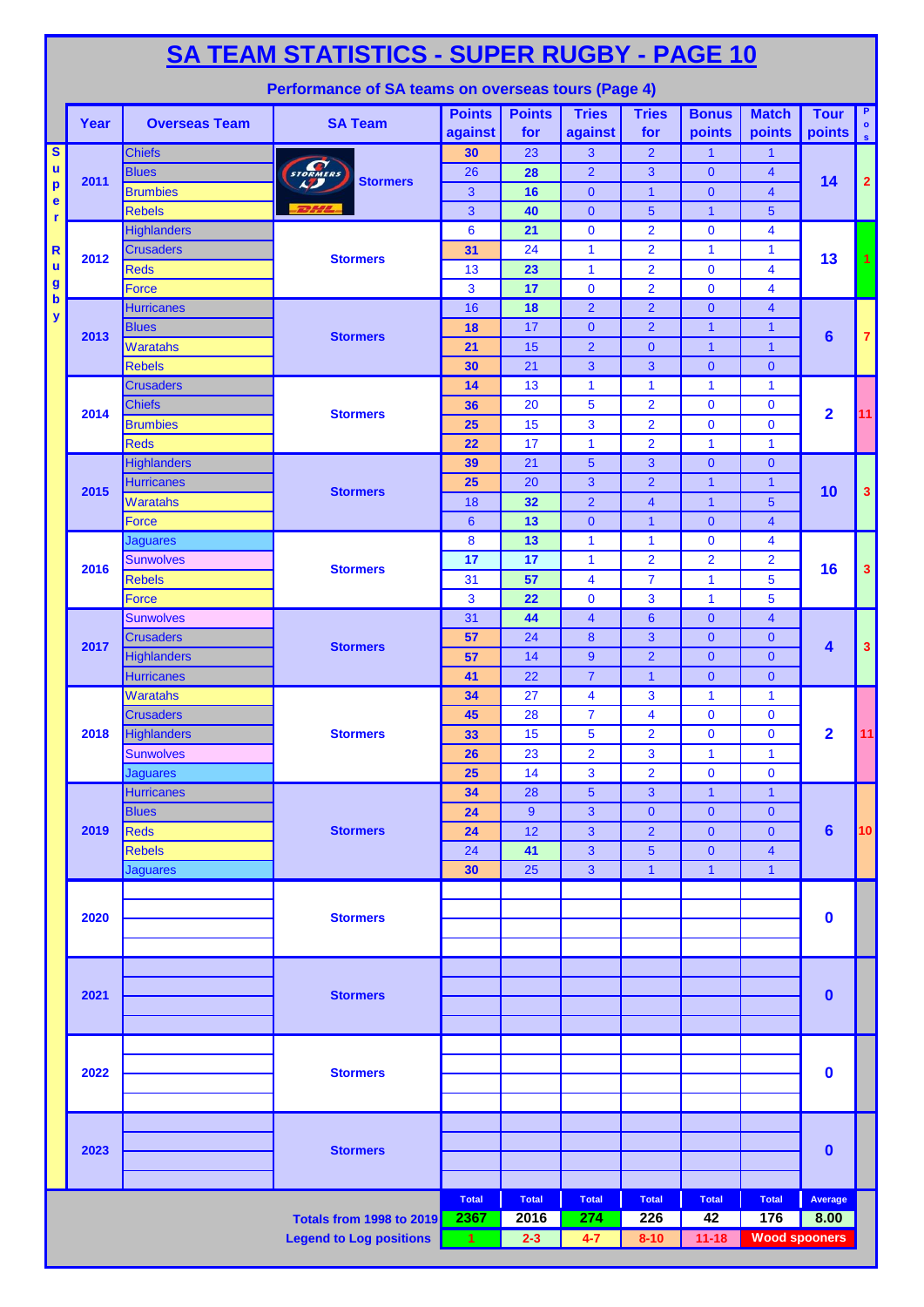|                                          | <u>SA TEAM STATISTICS - SUPER RUGBY - PAGE 11</u> |                                                         |                                                    |                          |                      |                           |                                  |                               |                                         |                         |                                 |  |  |
|------------------------------------------|---------------------------------------------------|---------------------------------------------------------|----------------------------------------------------|--------------------------|----------------------|---------------------------|----------------------------------|-------------------------------|-----------------------------------------|-------------------------|---------------------------------|--|--|
|                                          |                                                   |                                                         | Performance of SA teams on overseas tours (Page 5) |                          |                      |                           |                                  |                               |                                         |                         |                                 |  |  |
|                                          | Year                                              | <b>Overseas Team</b>                                    | <b>SA Team</b>                                     | <b>Points</b><br>against | <b>Points</b><br>for | <b>Tries</b><br>against   | <b>Tries</b><br>for              | <b>Bonus</b><br>points        | <b>Match</b><br>points                  | <b>Tour</b><br>points   | P.<br>$\bullet$<br>$\mathbf{s}$ |  |  |
| $\overline{\mathbf{s}}$                  |                                                   | <b>Canterbury Crusaders</b>                             |                                                    | 31                       | 20                   | 4                         | 3                                | $\mathbf{0}$                  | $\mathbf 0$                             |                         |                                 |  |  |
| $\mathbf u$                              | 1998                                              | <b>Chiefs</b>                                           | <b>Bulls</b>                                       | 37                       | 25                   | 5                         | 3                                | $\mathbf{0}$                  | $\mathbf 0$                             | 0                       | 11                              |  |  |
| $\boldsymbol{\mathsf{p}}$<br>$\mathbf e$ |                                                   | <b>Auckland Blues</b>                                   |                                                    | 34                       | 24                   | $\overline{\mathbf{4}}$   | $\overline{2}$                   | $\overline{0}$                | $\mathbf{0}$                            |                         |                                 |  |  |
| r                                        |                                                   | <b>Queensland Reds</b>                                  |                                                    | 28                       | 15                   | 3                         | $\overline{2}$                   | $\overline{0}$                | $\mathbf{0}$                            |                         |                                 |  |  |
|                                          |                                                   | <b>Otago Highlanders</b>                                |                                                    | 65                       | 23                   | 9                         | $\overline{\mathbf{4}}$          | $\mathbf{1}$                  | $\mathbf{1}$                            |                         |                                 |  |  |
| 1                                        | 1999                                              | <b>Wellington Hurricanes</b>                            | <b>Bulls</b>                                       | 37                       | 18                   | $\overline{\mathbf{4}}$   | $\overline{2}$                   | $\mathbf{0}$                  | $\overline{0}$                          | 1                       | 12                              |  |  |
| $\overline{\mathbf{2}}$                  |                                                   | <b>NSW Waratahs</b>                                     |                                                    | 39                       | 23                   | $6\phantom{1}$            | $\overline{2}$                   | $\overline{0}$                | $\overline{0}$                          |                         |                                 |  |  |
|                                          |                                                   | <b>ACT Brumbies</b>                                     |                                                    | 73                       | 9                    | 10                        | $\mathbf{0}$                     | $\overline{0}$                | $\overline{0}$                          |                         |                                 |  |  |
|                                          |                                                   | <b>Queensland Reds</b>                                  |                                                    | 34                       | 15                   | 4                         | $\overline{2}$                   | $\overline{0}$                | $\mathbf{0}$                            |                         |                                 |  |  |
|                                          | 2000                                              | <b>Chiefs</b>                                           | <b>Bulls</b>                                       | 40                       | $\overline{7}$       | 4                         | $\mathbf{1}$                     | $\mathbf{0}$                  | $\mathbf{0}$                            | 0                       | 11                              |  |  |
|                                          |                                                   | <b>Auckland Blues</b>                                   |                                                    | 54                       | 11                   | 8                         | $\mathbf{1}$                     | $\overline{0}$                | $\mathbf{0}$                            |                         |                                 |  |  |
|                                          |                                                   | <b>Canterbury Crusaders</b>                             |                                                    | 75                       | 27                   | 11                        | 3                                | $\mathbf{0}$                  | $\mathbf{0}$                            |                         |                                 |  |  |
|                                          |                                                   | <b>Wellington Hurricanes</b>                            |                                                    | 26                       | 20                   | 3                         | 3                                | $\mathbf{1}$                  | $\mathbf{1}$                            |                         |                                 |  |  |
|                                          | 2001                                              | <b>NSW Waratahs</b>                                     | <b>Bulls</b>                                       | 53                       | $\overline{7}$       | $\overline{7}$            | $\overline{\mathbf{1}}$          | $\overline{0}$                | $\overline{0}$                          | $\overline{\mathbf{2}}$ | 12                              |  |  |
|                                          |                                                   | <b>ACT Brumbies</b>                                     |                                                    | 39                       | 30                   | 5<br>$\overline{4}$       | $\overline{\mathbf{4}}$          | $\overline{1}$                | $\overline{1}$                          |                         |                                 |  |  |
|                                          |                                                   | <b>Otago Highlanders</b><br><b>Canterbury Crusaders</b> |                                                    | 32                       | 10                   |                           | $\overline{1}$                   | $\overline{0}$                | $\overline{0}$                          |                         |                                 |  |  |
|                                          |                                                   | <b>Queensland Reds</b>                                  |                                                    | 49                       | 15<br>12             | 8<br>$\overline{7}$       | $\overline{2}$                   | $\mathbf{0}$<br>$\mathbf{0}$  | $\mathbf{0}$                            |                         |                                 |  |  |
|                                          | 2002                                              |                                                         | <b>Bulls</b>                                       | 48                       | 24                   |                           | $\overline{2}$<br>4              | 1                             | $\mathbf 0$<br>1                        | 1                       | 12                              |  |  |
|                                          |                                                   | <b>Auckland Blues</b><br><b>Chiefs</b>                  |                                                    | 65<br>53                 | 24                   | 9<br>$\overline{7}$       | 3                                | $\mathbf 0$                   | $\mathbf{0}$                            |                         |                                 |  |  |
|                                          |                                                   | <b>Wellington Hurricanes</b>                            |                                                    | 34                       | 46                   | $\overline{\mathbf{4}}$   | $\overline{\mathbf{4}}$          | $\mathbf{1}$                  | 5                                       |                         |                                 |  |  |
|                                          |                                                   | <b>Otago Highlanders</b>                                |                                                    | 29                       | 22                   | $\overline{2}$            | 3                                | $\mathbf{1}$                  | $\mathbf{1}$                            |                         |                                 |  |  |
|                                          | 2003                                              | <b>NSW Waratahs</b>                                     | <b>Bulls</b>                                       | 26                       | 16                   | $\overline{4}$            | $\overline{\mathbf{1}}$          | $\overline{0}$                | $\overline{0}$                          | $\overline{7}$          | 6                               |  |  |
|                                          |                                                   | <b>ACT Brumbies</b>                                     |                                                    | 64                       | 26                   | $\boldsymbol{9}$          | $\overline{4}$                   | $\overline{1}$                | $\overline{1}$                          |                         |                                 |  |  |
|                                          |                                                   | <b>Auckland Blues</b>                                   |                                                    | 56                       | 19                   | 9                         | 3                                | $\mathbf 0$                   | $\mathbf{0}$                            |                         |                                 |  |  |
|                                          | 2004                                              | <b>Queensland Reds</b>                                  |                                                    | 17                       | 23                   | 3                         | $\overline{2}$                   | $\mathbf{0}$                  | 4                                       |                         |                                 |  |  |
|                                          |                                                   | <b>Canterbury Crusaders</b>                             | <b>Bulls</b>                                       | 40                       | 21                   | 4                         | 3                                | $\overline{0}$                | $\mathbf{0}$                            | 5                       | 6                               |  |  |
|                                          |                                                   | <b>Chiefs</b>                                           |                                                    | 24                       | 22                   | $\overline{2}$            | 3                                | $\mathbf{1}$                  | $\mathbf{1}$                            |                         |                                 |  |  |
|                                          |                                                   | <b>ACT Brumbies</b>                                     |                                                    | 21                       | 19                   | 3                         | 3                                | $\mathbf{1}$                  | $\mathbf{1}$                            | 5                       |                                 |  |  |
|                                          |                                                   | <b>Otago Highlanders</b>                                | <b>Bulls</b>                                       | 23                       | $\mathbf{0}$         | 3                         | $\mathbf{0}$                     | $\mathbf{0}$                  | $\mathbf{0}$                            |                         |                                 |  |  |
|                                          | 2005                                              | <b>Wellington Hurricanes</b>                            |                                                    | 12 <sup>7</sup>          | $\overline{21}$      | $\overline{2}$            | $\overline{2}$                   | $\overline{0}$                | $\overline{\mathbf{4}}$                 |                         | 3                               |  |  |
|                                          |                                                   | <b>NSW Waratahs</b>                                     |                                                    | 42                       | 12                   | $\overline{\mathbf{4}}$   | $\overline{2}$                   | $\overline{0}$                | $\overline{0}$                          |                         |                                 |  |  |
| $\overline{\mathbf{s}}$                  |                                                   | <b>Force</b>                                            |                                                    | 21                       | 30                   | 3                         | 3                                | $\mathbf 0$                   | 4                                       |                         |                                 |  |  |
| $\mathbf u$                              |                                                   | <b>Blues</b>                                            |                                                    | 30                       | 17                   | 3                         | $\overline{2}$                   | $\mathbf 0$                   | $\mathbf 0$                             |                         |                                 |  |  |
| $\mathbf{p}$                             | 2006                                              | <b>Chiefs</b>                                           | <b>Bulls</b>                                       | 26                       | 26                   | 3                         | $\overline{\mathbf{4}}$          | $\mathbf{1}$                  | 3                                       | 8                       | 4                               |  |  |
| $\mathbf{e}% _{t}\left( t\right)$<br>r   |                                                   | <b>Reds</b>                                             |                                                    | 20                       | 19                   | $\overline{2}$            | 3                                | $\mathbf{1}$                  | $\mathbf{1}$                            |                         |                                 |  |  |
|                                          |                                                   | <b>Brumbies</b>                                         |                                                    | $\overline{7}$           | 19                   | 1                         | $\mathbf{1}$                     | 0                             | $\overline{4}$                          |                         |                                 |  |  |
| 1                                        |                                                   | <b>Waratahs</b>                                         |                                                    | 19                       | 32                   | $\mathbf{1}$              | $\overline{\mathbf{4}}$          | $\mathbf{1}$                  | 5                                       |                         |                                 |  |  |
| 4                                        | 2007                                              | <b>Crusaders</b>                                        | <b>Bulls</b>                                       | 32                       | 10                   | $\overline{\mathbf{4}}$   | $\mathbf{1}$                     | $\overline{0}$                | $\overline{0}$                          | 13                      | 2                               |  |  |
|                                          |                                                   | <b>Highlanders</b>                                      |                                                    | 13                       | 22                   | $\mathbf{1}$              | $\overline{\mathbf{1}}$          | $\mathbf{0}$                  | $\overline{4}$                          |                         |                                 |  |  |
|                                          |                                                   | <b>Hurricanes</b>                                       |                                                    | 17                       | 9                    | $\mathbf{1}$              | $\mathbf{0}$                     | $\overline{0}$                | $\overline{0}$                          |                         |                                 |  |  |
|                                          |                                                   | <b>Reds</b>                                             |                                                    | 40                       | 8                    | 5                         | $\mathbf{1}$                     | $\mathbf 0$                   | $\mathbf 0$                             |                         |                                 |  |  |
|                                          | 2008                                              | <b>Chiefs</b>                                           | <b>Bulls</b>                                       | 43                       | 27                   | 6                         | 3                                | $\mathbf 0$                   | $\mathbf 0$                             | $\overline{\mathbf{2}}$ | 10                              |  |  |
|                                          |                                                   | <b>Blues</b>                                            |                                                    | 23                       | 21                   | $\overline{2}$            | 3                                | $\mathbf{1}$                  | $\mathbf{1}$                            |                         |                                 |  |  |
|                                          |                                                   | <b>Force</b>                                            |                                                    | 15                       | 14                   | $\overline{2}$            | $\overline{2}$                   | $\mathbf{1}$                  | $\mathbf{1}$                            |                         |                                 |  |  |
|                                          |                                                   | <b>Hurricanes</b>                                       |                                                    | 14                       | 19                   | $\overline{2}$            | $\overline{\mathbf{1}}$          | $\mathbf{0}$                  | $\overline{4}$                          |                         |                                 |  |  |
|                                          | 2009                                              | <b>Highlanders</b>                                      | <b>Bulls</b>                                       | 36                       | 12                   | 5                         | $\overline{2}$                   | $\pmb{0}$                     | $\mathbf{0}$                            |                         |                                 |  |  |
|                                          |                                                   | <b>Crusaders</b><br><b>Waratahs</b>                     |                                                    | 16                       | 13                   | $\mathbf{1}$<br>$\pmb{0}$ | $\overline{2}$<br>$\overline{2}$ | $\mathbf{1}$                  | $\mathbf{1}$<br>$\overline{\mathbf{4}}$ | 11                      | $\mathbf{1}$                    |  |  |
|                                          |                                                   | <b>Brumbies</b>                                         |                                                    | $6\phantom{1}6$<br>32    | 20<br>31             | $\overline{\mathbf{4}}$   | $\overline{\mathbf{4}}$          | $\mathbf 0$<br>$\overline{2}$ | $\overline{2}$                          |                         |                                 |  |  |
|                                          |                                                   | Force                                                   |                                                    | 15                       | 28                   | 0                         | 3                                | $\mathbf 0$                   | 4                                       |                         |                                 |  |  |
|                                          |                                                   | <b>Blues</b>                                            | vodacom                                            | 32                       | 17                   | $\overline{2}$            | $\mathbf{1}$                     | $\mathbf 0$                   | $\mathbf 0$                             |                         |                                 |  |  |
|                                          | 2010                                              | <b>Chiefs</b>                                           | <b>Bulls</b>                                       | 19                       | 33                   | 1                         | $\overline{\mathbf{4}}$          | $\mathbf{1}$                  | 5                                       | 10                      |                                 |  |  |
|                                          |                                                   | <b>Reds</b>                                             |                                                    | 19                       | 12                   | $\overline{2}$            | $\overline{2}$                   | 1                             | $\mathbf{1}$                            |                         |                                 |  |  |
|                                          |                                                   |                                                         |                                                    | <b>Total</b>             | <b>Total</b>         | <b>Total</b>              | <b>Total</b>                     | <b>Total</b>                  | <b>Total</b>                            | Average                 |                                 |  |  |
|                                          |                                                   |                                                         | <b>Totals from 1998 to 2010</b>                    | 1795                     | 1045                 | 222                       | 124                              | 19                            | 65                                      | 5.00                    |                                 |  |  |
|                                          |                                                   |                                                         | <b>Legend to Log positions</b>                     | $\mathbf{1}$             | $2 - 3$              | $4 - 7$                   | $8 - 10$                         | $11 - 18$                     | <b>Wood spooners</b>                    |                         |                                 |  |  |
|                                          |                                                   |                                                         |                                                    |                          |                      |                           |                                  |                               |                                         |                         |                                 |  |  |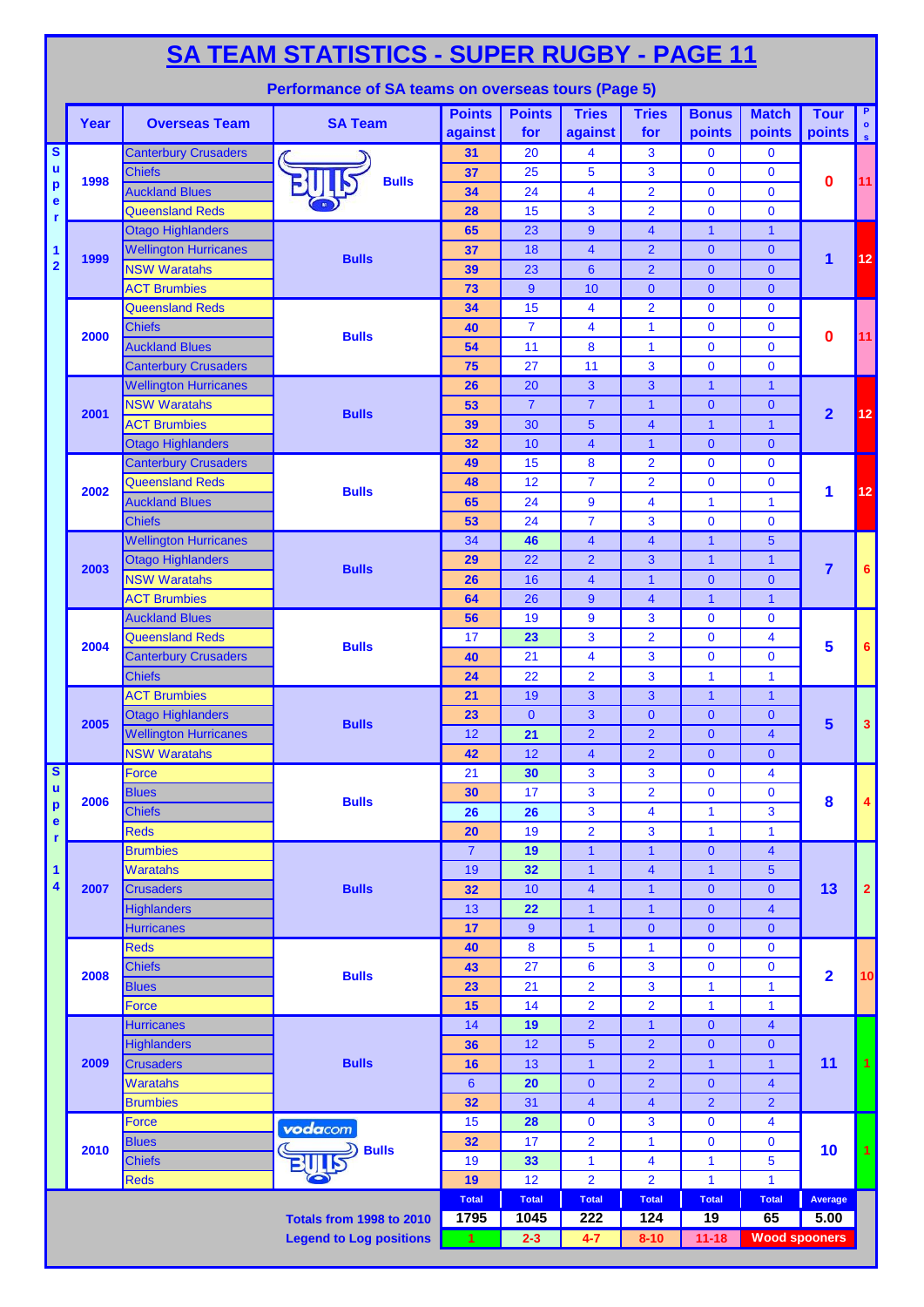|                                          | <b>SA TEAM STATISTICS - SUPER RUGBY - PAGE 12</b> |                                  |                                                    |                          |                      |                         |                            |                                |                         |                         |                              |  |  |
|------------------------------------------|---------------------------------------------------|----------------------------------|----------------------------------------------------|--------------------------|----------------------|-------------------------|----------------------------|--------------------------------|-------------------------|-------------------------|------------------------------|--|--|
|                                          |                                                   |                                  | Performance of SA teams on overseas tours (Page 6) |                          |                      |                         |                            |                                |                         |                         |                              |  |  |
|                                          | Year                                              | <b>Overseas Team</b>             | <b>SA Team</b>                                     | <b>Points</b><br>against | <b>Points</b><br>for | <b>Tries</b><br>against | <b>Tries</b><br>for        | <b>Bonus</b><br>points         | <b>Match</b><br>points  | <b>Tour</b><br>points   | P.<br>$\bullet$<br>$ \cdot $ |  |  |
| $\overline{\mathsf{s}}$                  |                                                   | <b>Hurricanes</b>                | vodacom                                            | 14                       | 26                   | 1                       | $\mathbf{1}$               | $\mathbf{0}$                   | $\overline{\mathbf{4}}$ |                         |                              |  |  |
| $\mathbf u$<br>$\boldsymbol{\mathsf{p}}$ | 2011                                              | <b>Crusaders</b>                 | <b>Bulls</b>                                       | 27                       | $\mathbf{0}$         | 3                       | $\mathbf{0}$               | $\mathbf{0}$                   | $\mathbf{0}$            | $5\phantom{1}$          | $\mathbf{7}$                 |  |  |
| e                                        |                                                   | <b>Reds</b>                      |                                                    | 39                       | 30                   | $6\phantom{a}$          | 3                          | $\mathbf{0}$                   | $\overline{0}$          |                         |                              |  |  |
| r                                        |                                                   | Force<br><b>Rebels</b>           |                                                    | 26<br>35                 | 21<br>41             | $\mathbf{1}$<br>5       | $\overline{2}$<br>5        | $\overline{1}$<br>$\mathbf{1}$ | $\mathbf{1}$<br>5       |                         |                              |  |  |
| $\mathbf R$                              |                                                   | <b>Waratahs</b>                  |                                                    | 24                       | 27                   | $\overline{2}$          | 3                          | $\mathbf 0$                    | $\overline{\mathbf{4}}$ |                         |                              |  |  |
| ū                                        | 2012                                              | <b>Highlanders</b>               | <b>Bulls</b>                                       | 16                       | 11                   | $\mathbf{1}$            | $\mathbf{1}$               | $\mathbf{1}$                   | $\mathbf{1}$            | 11                      | 5 <sup>1</sup>               |  |  |
| $\boldsymbol{g}$                         |                                                   | <b>Chiefs</b>                    |                                                    | 28                       | 22                   | 3                       | $\mathbf{1}$               | 1                              | $\mathbf{1}$            |                         |                              |  |  |
| $\boldsymbol{\mathsf{b}}$                |                                                   | <b>Blues</b>                     |                                                    | 21                       | 28                   | $\overline{2}$          | 3                          | $\mathbf{0}$                   | $\overline{\mathbf{4}}$ |                         |                              |  |  |
| y                                        |                                                   | <b>Crusaders</b>                 |                                                    | 41                       | 19                   | $6\phantom{1}$          | $\overline{1}$             | $\overline{0}$                 | $\mathbf{0}$            |                         |                              |  |  |
|                                          | 2013                                              | <b>Reds</b>                      | <b>Bulls</b>                                       | 23                       | 18                   | $\overline{2}$          | $\mathbf{0}$               | $\mathbf{1}$                   | $\mathbf{1}$            | $6\phantom{1}$          | $\overline{2}$               |  |  |
|                                          |                                                   | <b>Brumbies</b>                  |                                                    | 23                       | 20                   | $\mathbf{1}$            | $\overline{2}$             | $\mathbf{1}$                   | $\overline{1}$          |                         |                              |  |  |
|                                          |                                                   | <b>Hurricanes</b>                |                                                    | 25                       | 20                   | $\mathbf{1}$            | $\overline{2}$             | $\mathbf{1}$                   | 1                       |                         |                              |  |  |
|                                          | 2014                                              | <b>Highlanders</b>               | <b>Bulls</b>                                       | 27                       | 20                   | 3                       | $\overline{2}$             | $\mathbf{1}$                   | 1                       | 4                       | 9                            |  |  |
|                                          |                                                   | Waratahs                         |                                                    | 19                       | 12                   | $\mathbf{1}$            | $\bf{0}$                   | $\mathbf{1}$                   | $\mathbf{1}$            |                         |                              |  |  |
|                                          |                                                   | <b>Force</b>                     |                                                    | 15                       | 9                    | $\mathbf{0}$            | $\mathbf 0$                | $\mathbf{1}$                   | $\mathbf{1}$            |                         |                              |  |  |
|                                          |                                                   | <b>Blues</b>                     |                                                    | 23                       | 18                   | $\overline{2}$          | $\overline{2}$             | $\mathbf{1}$                   | $\mathbf{1}$            |                         |                              |  |  |
|                                          | 2015                                              | <b>Chiefs</b>                    | <b>Bulls</b>                                       | 34                       | 20                   | $5\phantom{.0}$         | 3                          | $\mathbf{0}$                   | $\overline{0}$          | $\overline{\mathbf{3}}$ | 9                            |  |  |
|                                          |                                                   | <b>Brumbies</b>                  |                                                    | 22                       | 16                   | 3                       | $\mathbf{1}$               | $\mathbf{1}$                   | $\mathbf{1}$            |                         |                              |  |  |
|                                          |                                                   | <b>Rebels</b>                    |                                                    | 21<br>27                 | 20                   | 3<br>3                  | $\overline{2}$<br>3        | $\mathbf{1}$<br>$\mathbf 0$    | $\mathbf{1}$<br>4       |                         |                              |  |  |
|                                          |                                                   | <b>Sunwolves</b><br><b>Force</b> |                                                    | 20                       | 30<br>42             | $\overline{2}$          | 5                          | $\mathbf{1}$                   | 5                       |                         |                              |  |  |
|                                          | 2016                                              | <b>Brumbies</b>                  | <b>Bulls</b>                                       | 23                       | 6                    | $\overline{2}$          | $\bf{0}$                   | $\mathbf 0$                    | $\overline{0}$          | 9                       | $9^{\circ}$                  |  |  |
|                                          |                                                   | Waratahs                         |                                                    | 31                       | 8                    | $\overline{\mathbf{4}}$ | $\mathbf{1}$               | $\mathbf 0$                    | $\overline{0}$          |                         |                              |  |  |
|                                          |                                                   | <b>Blues</b>                     |                                                    | 38                       | 14                   | 6                       | $\overline{2}$             | $\mathbf{0}$                   | $\mathbf{0}$            |                         |                              |  |  |
|                                          | 2017                                              | <b>Chiefs</b>                    | <b>Bulls</b>                                       | 28                       | 12                   | 3                       | $\mathbf{0}$               | $\mathbf{0}$                   | $\mathbf{0}$            | 1                       | 15                           |  |  |
|                                          |                                                   | <b>Sunwolves</b>                 |                                                    | 21                       | 20                   | $\overline{2}$          | $\overline{2}$             | $\mathbf{1}$                   | $\mathbf{1}$            |                         |                              |  |  |
|                                          |                                                   | Reds                             |                                                    | 20                       | 14                   | $\overline{2}$          | $\overline{2}$             | 1                              | $\mathbf{1}$            |                         |                              |  |  |
|                                          |                                                   | <b>Chiefs</b>                    |                                                    | 41                       | 28                   | 6                       | $\overline{\mathbf{4}}$    | $\mathbf 0$                    | $\mathbf 0$             |                         |                              |  |  |
|                                          | 2018                                              | <b>Crusaders</b>                 | <b>Bulls</b>                                       | 33                       | 14                   | 5                       | $\overline{2}$             | $\mathbf 0$                    | $\bf{0}$                | 1                       | 12                           |  |  |
|                                          |                                                   | <b>Jaguares</b>                  |                                                    | 54                       | $\overline{24}$      | $\overline{7}$          | 3                          | $\mathbf 0$                    | $\pmb{0}$               |                         |                              |  |  |
|                                          |                                                   | <b>Sunwolves</b>                 |                                                    | 42                       | 37                   | $6\phantom{a}$          | 4                          | 1                              | $\mathbf{1}$            |                         |                              |  |  |
|                                          |                                                   | <b>Jaguares</b>                  |                                                    | 27                       | 12                   | 3                       | $\mathbf{0}$               | $\overline{0}$                 | $\mathbf{0}$            |                         |                              |  |  |
|                                          |                                                   | <b>Rebels</b>                    |                                                    | 17                       | 32                   | 3                       | $\overline{\mathbf{4}}$    | $\mathbf{0}$                   | $\overline{\mathbf{4}}$ |                         |                              |  |  |
|                                          | 2019                                              | <b>Brumbies</b>                  | <b>Bulls</b>                                       | 22                       | 10                   | $\overline{\mathbf{4}}$ | $\overline{1}$             | $\overline{0}$                 | $\mathbf{0}$            | $6\phantom{1}$          | 5 <sup>1</sup>               |  |  |
|                                          |                                                   | <b>Blues</b>                     |                                                    | 22                       | 22                   | $\overline{2}$          | $\overline{2}$             | $\mathbf{0}$                   | $\overline{2}$          |                         |                              |  |  |
|                                          |                                                   | <b>Highlanders</b>               |                                                    | 24                       | 24                   | $\overline{\mathbf{4}}$ | $\overline{\mathbf{3}}$    | $\mathbf{0}$                   | $\overline{2}$          |                         |                              |  |  |
|                                          |                                                   |                                  |                                                    |                          |                      |                         |                            |                                |                         |                         |                              |  |  |
|                                          | 2020                                              |                                  | <b>Bulls</b>                                       |                          |                      |                         |                            |                                |                         | $\bf{0}$                |                              |  |  |
|                                          |                                                   |                                  |                                                    |                          |                      |                         |                            |                                |                         |                         |                              |  |  |
|                                          |                                                   |                                  |                                                    |                          |                      |                         |                            |                                |                         |                         |                              |  |  |
|                                          |                                                   |                                  |                                                    |                          |                      |                         |                            |                                |                         |                         |                              |  |  |
|                                          | 2021                                              |                                  | <b>Bulls</b>                                       |                          |                      |                         |                            |                                |                         | $\boldsymbol{0}$        |                              |  |  |
|                                          |                                                   |                                  |                                                    |                          |                      |                         |                            |                                |                         |                         |                              |  |  |
|                                          |                                                   |                                  |                                                    |                          |                      |                         |                            |                                |                         |                         |                              |  |  |
|                                          | 2022                                              |                                  | <b>Bulls</b>                                       |                          |                      |                         |                            |                                |                         | $\mathbf 0$             |                              |  |  |
|                                          |                                                   |                                  |                                                    |                          |                      |                         |                            |                                |                         |                         |                              |  |  |
|                                          |                                                   |                                  |                                                    |                          |                      |                         |                            |                                |                         |                         |                              |  |  |
|                                          |                                                   |                                  |                                                    |                          |                      |                         |                            |                                |                         |                         |                              |  |  |
|                                          | 2023                                              |                                  | <b>Bulls</b>                                       |                          |                      |                         |                            |                                |                         | $\mathbf 0$             |                              |  |  |
|                                          |                                                   |                                  |                                                    |                          |                      |                         |                            |                                |                         |                         |                              |  |  |
|                                          |                                                   |                                  |                                                    |                          |                      |                         |                            |                                |                         |                         |                              |  |  |
|                                          |                                                   |                                  |                                                    | <b>Total</b><br>2788     | <b>Total</b><br>1792 | <b>Total</b><br>337     | <b>Total</b><br><b>196</b> | <b>Total</b><br>36             | <b>Total</b><br>114     | Average<br>5.05         |                              |  |  |
|                                          |                                                   |                                  | Totals from 1998 to 2019                           |                          |                      |                         |                            |                                |                         |                         |                              |  |  |
|                                          |                                                   |                                  | <b>Legend to Log positions</b>                     | $\blacktriangleleft$     | $2 - 3$              | $4 - 7$                 | $8 - 10$                   | $11 - 18$                      | <b>Wood spooners</b>    |                         |                              |  |  |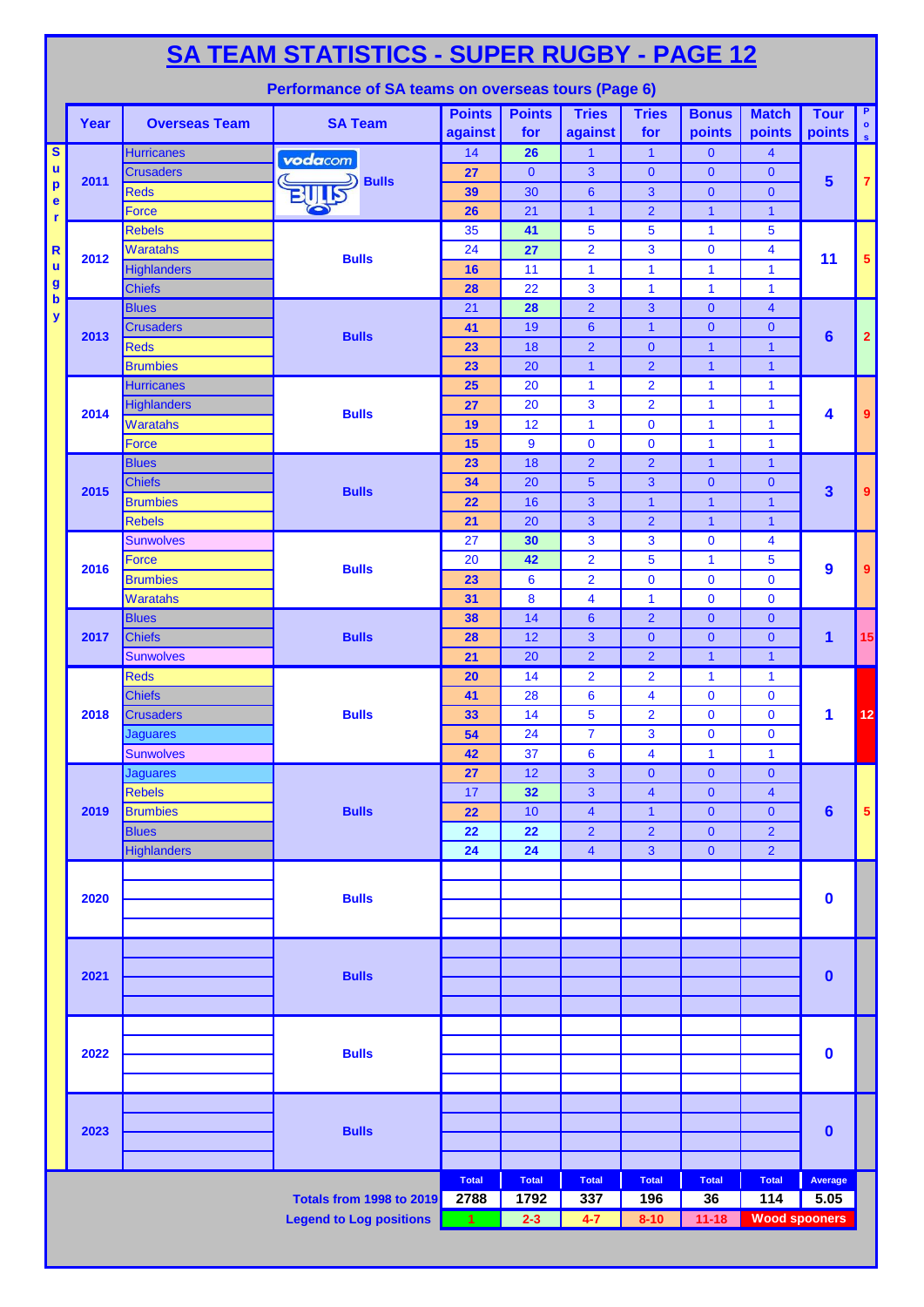|                                | <b>SA TEAM STATISTICS - SUPER RUGBY - PAGE 13</b>  |                                         |                                 |                          |                      |                                  |                                                    |                                |                                  |                         |                                 |  |  |
|--------------------------------|----------------------------------------------------|-----------------------------------------|---------------------------------|--------------------------|----------------------|----------------------------------|----------------------------------------------------|--------------------------------|----------------------------------|-------------------------|---------------------------------|--|--|
|                                | Performance of SA teams on overseas tours (Page 7) |                                         |                                 |                          |                      |                                  |                                                    |                                |                                  |                         |                                 |  |  |
|                                | Year                                               | <b>Overseas Team</b>                    | <b>SA Team</b>                  | <b>Points</b><br>against | <b>Points</b><br>for | <b>Tries</b><br>against          | <b>Tries</b><br>for                                | <b>Bonus</b><br>points         | <b>Match</b><br>points           | <b>Tour</b><br>points   | P.<br>$\bullet$<br>$\mathbf{s}$ |  |  |
| $\overline{\mathbf{s}}$        |                                                    | Hurricanes                              |                                 | 29                       | 16                   | 4                                | $\mathbf{1}$                                       | $\mathbf{0}$                   | $\mathbf{0}$                     |                         |                                 |  |  |
| $\mathbf u$                    |                                                    | <b>Brumbies</b>                         | <b>Lions</b>                    | 28                       | $\overline{7}$       | 3                                | $\mathbf{1}$                                       | $\mathbf{0}$                   | $\mathbf{0}$                     |                         |                                 |  |  |
| $\boldsymbol{\mathsf{p}}$<br>e | 2006                                               | <b>Waratahs</b>                         |                                 | 50                       | 3                    | $\overline{7}$                   | $\mathbf 0$                                        | $\mathbf{0}$                   | $\mathbf{0}$                     | 1                       | 13                              |  |  |
| r                              |                                                    | <b>Crusaders</b>                        |                                 | 43                       | 15                   | 6                                | $\overline{2}$                                     | $\overline{0}$                 | $\mathbf{0}$                     |                         |                                 |  |  |
|                                |                                                    | Highlanders                             |                                 | 16                       | 14                   | $\mathbf{1}$                     | $\overline{2}$                                     | $\mathbf{1}$                   | $\mathbf{1}$                     |                         |                                 |  |  |
| 1<br>4                         | 2007                                               | Force<br><b>Reds</b>                    | <b>Lions</b>                    | 24<br>20                 | 25<br>26             | $\overline{2}$<br>$\overline{2}$ | $\mathbf{1}$<br>$\overline{2}$                     | $\overline{0}$<br>$\mathbf{0}$ | $\overline{4}$<br>$\overline{4}$ |                         | 12                              |  |  |
|                                |                                                    | <b>Blues</b>                            |                                 | 41                       | 14                   | $6\phantom{1}$                   | $\overline{2}$                                     | $\mathbf{0}$                   | $\overline{0}$                   | 8                       |                                 |  |  |
|                                |                                                    | <b>Chiefs</b>                           |                                 | 34                       | $\overline{7}$       | 5                                | $\overline{1}$                                     | $\mathbf{0}$                   | $\Omega$                         |                         |                                 |  |  |
|                                |                                                    | <b>Highlanders</b>                      | <b>Lions</b>                    | 29                       | 20                   | 4                                | 3                                                  | $\mathbf{0}$                   | $\mathbf 0$                      |                         | 14                              |  |  |
|                                |                                                    | <b>Crusaders</b>                        |                                 | 31                       | 6                    | 4                                | $\mathbf 0$                                        | $\mathbf{0}$                   | $\mathbf 0$                      |                         |                                 |  |  |
|                                | 2008                                               | Waratahs                                |                                 | 26                       | 3                    | 4                                | $\mathbf 0$                                        | $\mathbf{0}$                   | $\mathbf{0}$                     | 1                       |                                 |  |  |
|                                |                                                    | <b>Brumbies</b>                         |                                 | 28                       | 21                   | 3                                | 3                                                  | $\mathbf{1}$                   | $\mathbf{1}$                     |                         |                                 |  |  |
|                                |                                                    | <b>Hurricanes</b>                       |                                 | 38                       | 12                   | 5                                | $\overline{2}$                                     | $\overline{0}$                 | $\mathbf{0}$                     |                         |                                 |  |  |
|                                | 2009                                               | <b>Chiefs</b>                           | <b>Lions</b>                    | 36                       | 29                   | 5                                | $\overline{\mathbf{4}}$                            | $\overline{2}$                 | $\overline{2}$                   |                         | 12                              |  |  |
|                                |                                                    | <b>Blues</b>                            |                                 | 36                       | 12                   | 6                                | $\overline{2}$                                     | $\overline{0}$                 | $\overline{0}$                   | $\overline{7}$          |                                 |  |  |
|                                |                                                    | <b>Reds</b>                             |                                 | 20                       | 31                   | 3                                | $\overline{4}$                                     | $\mathbf{1}$                   | $5\phantom{1}$                   |                         |                                 |  |  |
|                                |                                                    | <b>Force</b>                            |                                 | 55                       | 14                   | 8                                | $\overline{2}$                                     | $\overline{0}$                 | $\overline{0}$                   |                         |                                 |  |  |
|                                | 2010                                               | <b>Hurricanes</b><br><b>Brumbies</b>    |                                 | 33<br>24                 | 18<br>13             | $\overline{4}$<br>3              | $\overline{2}$<br>$\mathbf{1}$                     | $\mathbf 0$<br>$\mathbf{0}$    | $\mathbf 0$<br>$\mathbf{0}$      |                         |                                 |  |  |
|                                |                                                    | <b>Waratahs</b>                         | <b>Lions</b>                    | 73                       | 12                   | 11                               | $\overline{2}$                                     | $\mathbf{0}$                   | $\mathbf{0}$                     | 1                       | 14                              |  |  |
|                                |                                                    | <b>Crusaders</b>                        |                                 | 46                       | 19                   | 5                                | $\mathbf{1}$                                       | $\mathbf{0}$                   | $\mathbf{0}$                     |                         |                                 |  |  |
|                                |                                                    | <b>Highlanders</b>                      |                                 | 39                       | 29                   | 3                                | 5                                                  | $\mathbf{1}$                   | $\mathbf{1}$                     |                         |                                 |  |  |
| $\overline{\mathbf{s}}$        | 2011                                               | <b>Brumbies</b>                         | <b>Lions</b>                    | 20                       | 29                   | $\overline{2}$                   | $\overline{4}$                                     | $\mathbf{1}$                   | $5\phantom{1}$                   |                         |                                 |  |  |
| $\mathbf u$                    |                                                    | <b>Waratahs</b>                         |                                 | 29                       | 12                   | 5                                | $\overline{2}$                                     | $\overline{0}$                 | $\overline{0}$                   |                         |                                 |  |  |
| p<br>e                         |                                                    | <b>Highlanders</b>                      |                                 | 22                       | 26                   | $\mathbf{1}$                     | $\overline{2}$                                     | $\overline{0}$                 | $\overline{4}$                   | 9                       | 14                              |  |  |
| r                              |                                                    | Hurricanes                              |                                 | 38                       | 27                   | $\overline{4}$                   | 3                                                  | $\overline{0}$                 | $\overline{0}$                   |                         |                                 |  |  |
| $\mathbf R$                    |                                                    | <b>Chiefs</b>                           |                                 | 34                       | 21                   | $\overline{\mathbf{4}}$          | 3                                                  | $\overline{0}$                 | $\mathbf 0$                      |                         | 15                              |  |  |
|                                | 2012                                               | <b>Blues</b>                            | <b>Lions</b>                    | 25                       | 3                    | 3                                | $\mathbf 0$                                        | $\overline{0}$                 | $\mathbf{0}$                     | 1                       |                                 |  |  |
| ū<br>$\mathbf{g}$              |                                                    | <b>Reds</b>                             |                                 | 34                       | 20                   | 4                                | $\overline{2}$                                     | $\mathbf{0}$                   | $\mathbf 0$                      |                         |                                 |  |  |
| $\boldsymbol{\mathsf{b}}$      |                                                    | Force                                   |                                 | 17 <sup>2</sup>          | 11                   | $\overline{2}$                   | $\mathbf{1}$                                       | $\ddot{1}$                     | 1                                |                         |                                 |  |  |
| $\mathbf{y}$                   | 2013                                               |                                         | <b>Lions</b>                    |                          |                      |                                  |                                                    |                                |                                  | Out                     |                                 |  |  |
|                                |                                                    |                                         |                                 |                          |                      |                                  |                                                    |                                |                                  |                         |                                 |  |  |
|                                | 2014                                               | <b>Chiefs</b>                           | <b>Lions</b>                    | 40                       | 8                    | 6                                | $\mathbf{1}$                                       | $\mathbf 0$                    | $\mathbf 0$                      |                         |                                 |  |  |
|                                |                                                    | <b>Highlanders</b>                      |                                 | 23                       | 22                   | 3                                | $\overline{\mathbf{4}}$                            | $\overline{\mathbf{2}}$        | $\overline{\mathbf{c}}$          |                         |                                 |  |  |
|                                |                                                    | Waratahs                                |                                 | 41                       | 13                   | 5                                | 1                                                  | $\mathbf 0$                    | $\mathbf 0$                      | $\overline{\mathbf{2}}$ | 12                              |  |  |
|                                |                                                    | <b>Force</b>                            |                                 | 29                       | 19                   | 4                                | $\mathbf{1}$                                       | $\mathbf 0$                    | $\mathbf 0$                      |                         |                                 |  |  |
|                                | 2015                                               | <b>Blues</b>                            | <b>Lions</b>                    | 10                       | 13                   | $\mathbf{1}$                     | $\mathbf{1}$                                       | $\mathbf{0}$                   | $\overline{4}$                   |                         | 8                               |  |  |
|                                |                                                    | <b>Crusaders</b>                        |                                 | 34                       | $6\phantom{1}6$      | $\overline{\mathbf{4}}$          | $\mathbf{0}$                                       | $\mathbf{0}$                   | $\pmb{0}$                        | 12                      |                                 |  |  |
|                                |                                                    | <b>Rebels</b>                           |                                 | 16                       | 20                   | $\overline{2}$                   | $\overline{2}$                                     | $\mathbf{0}$                   | $\overline{4}$                   |                         |                                 |  |  |
|                                |                                                    | <b>Reds</b>                             |                                 | 17                       | 18                   | $\overline{2}$<br>$\mathbf{1}$   | $\overline{2}$                                     | $\mathbf{0}$<br>1              | $\overline{4}$                   |                         |                                 |  |  |
|                                | 2016                                               | <b>Sunwolves</b><br><b>Chiefs</b>       | <b>Lions</b>                    | 10<br>32                 | 26<br>36             | 4                                | $\overline{\mathbf{4}}$<br>$\overline{\mathbf{4}}$ | $\mathbf{0}$                   | 5<br>4                           |                         | $\overline{\mathbf{2}}$         |  |  |
|                                |                                                    | <b>Highlanders</b>                      |                                 | 34                       | 15                   | 4                                | $\overline{2}$                                     | $\mathbf 0$                    | $\mathbf 0$                      | $\boldsymbol{9}$        |                                 |  |  |
|                                |                                                    | <b>Jaguares</b>                         |                                 | 34                       | 22                   | 3                                | 3                                                  | $\mathbf 0$                    | $\mathbf{0}$                     |                         |                                 |  |  |
|                                | 2017                                               | <b>Jaguares</b>                         | <b>Lions</b>                    | 36                       | 24                   | $\overline{\mathbf{4}}$          | $\overline{\mathbf{4}}$                            | $\mathbf{0}$                   | $\overline{0}$                   |                         |                                 |  |  |
|                                |                                                    | <b>Force</b>                            |                                 | 15                       | 24                   | $\pmb{0}$                        | $\mathbf{3}$                                       | $\mathbf{1}$                   | $\overline{5}$                   |                         |                                 |  |  |
|                                |                                                    | <b>Rebels</b>                           |                                 | 10                       | 47                   | $\mathbf{1}$                     | $\overline{7}$                                     | $\mathbf{1}$                   | $\overline{5}$                   | 14                      |                                 |  |  |
|                                |                                                    | <b>Brumbies</b>                         |                                 | $6\phantom{1}6$          | 13                   | $\mathbf{0}$                     | $\mathbf{1}$                                       | $\mathbf{0}$                   | $\overline{4}$                   |                         |                                 |  |  |
|                                | 2018                                               | <b>Jaguares</b>                         | <b>Lions</b>                    | 49                       | 35                   | 6                                | 5                                                  | $\mathbf 0$                    | $\mathbf 0$                      |                         |                                 |  |  |
|                                |                                                    | <b>Waratahs</b>                         |                                 | $\mathbf 0$              | 29                   | 0                                | $\overline{\mathbf{4}}$                            | $\mathbf{1}$                   | 5                                |                         |                                 |  |  |
|                                |                                                    | <b>Reds</b>                             |                                 | 27                       | 22                   | 4                                | $\overline{\mathbf{4}}$                            | 1                              | 1                                | $6\phantom{1}6$         | $\overline{2}$                  |  |  |
|                                |                                                    | <b>Hurricanes</b><br><b>Highlanders</b> |                                 | 28<br>39                 | 19<br>27             | 4<br>5                           | 3<br>$\overline{\mathbf{4}}$                       | $\mathbf 0$<br>$\mathbf 0$     | $\mathbf 0$<br>$\mathbf{0}$      |                         |                                 |  |  |
|                                |                                                    |                                         |                                 | <b>Total</b>             | <b>Total</b>         | <b>Total</b>                     | <b>Total</b>                                       | <b>Total</b>                   | <b>Total</b>                     | Average                 |                                 |  |  |
|                                |                                                    |                                         | <b>Totals from 2006 to 2018</b> | 1548                     | 973                  | 192                              | 120                                                | 15                             | 71                               | 6.45                    |                                 |  |  |
|                                |                                                    |                                         | <b>Legend to Log positions</b>  | $\overline{\mathbf{1}}$  | $2 - 3$              | $4 - 7$                          | $8 - 10$                                           | $11 - 18$                      | <b>Wood spooners</b>             |                         |                                 |  |  |